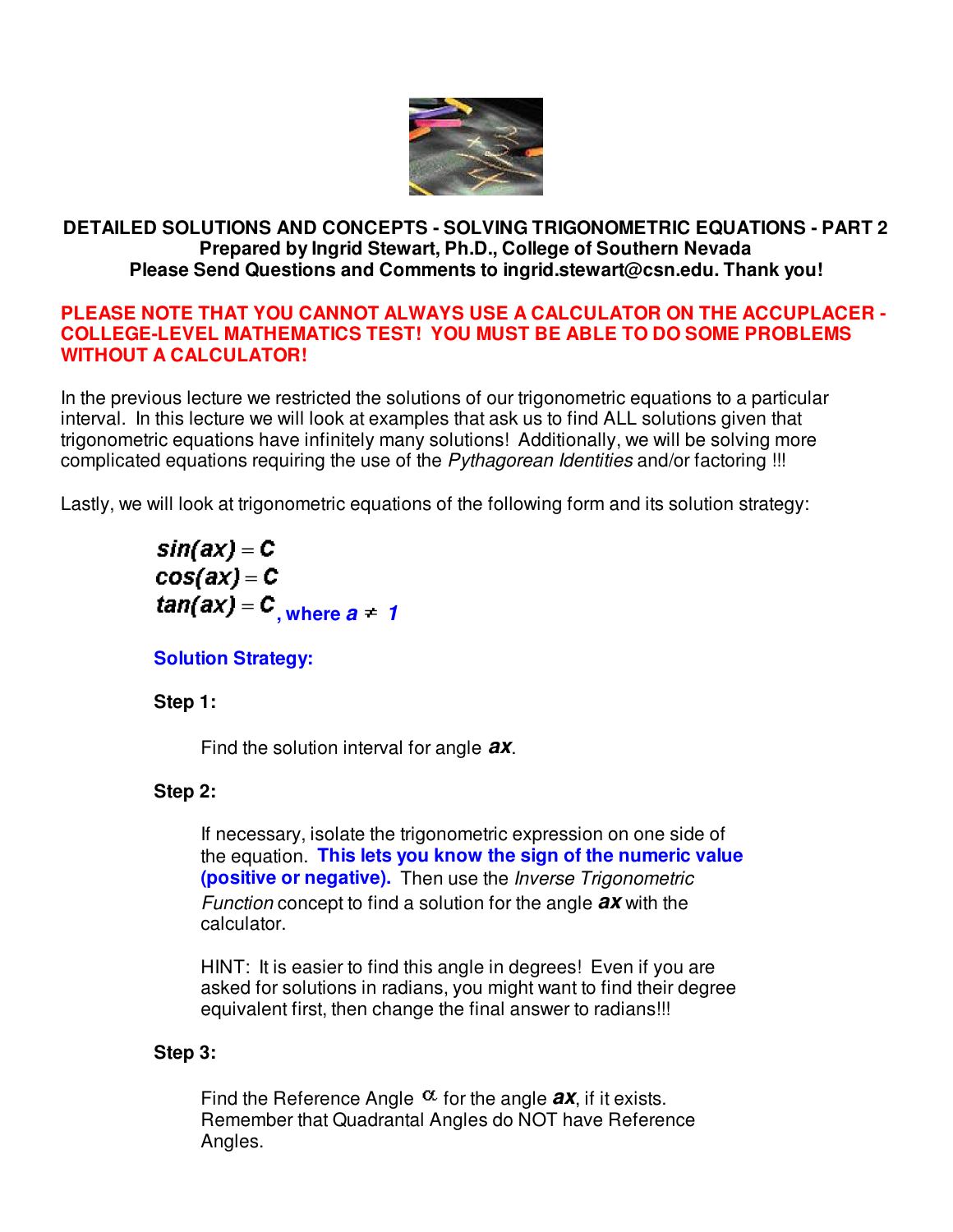## **Step 4:**

Find the solutions for angle **ax** using **ITS** solution interval and **All Students Take Calculus**.

**You must be able to explain the solution process (see examples below).**

## **Step 5:**

Solve for angle **x**.

## **Problem 1:**

Solve  $2 \cos x = -\sqrt{3}$  for **x** finding ALL possible solutions. Express your answer in **EXACT** radians AND in **EXACT** degrees.

**Note: We are asked to find ALL solutions! In this case, we ALWAYS find the**  solutions in the interval  $I^{0^{\circ},360^{\circ}}$ ) or  $I^{0,2\pi}$  first. Then we generalize to the **"ALL" case.**

## **Step 1:**

Isolate the trigonometric expression on one side:

$$
2\cos x = -\sqrt{3}
$$
  

$$
\cos x = \frac{-\sqrt{3}}{2}
$$
  
The numeric value is negative !

and using the calculator, we find

$$
x = \cos^{-1}\left(-\frac{\sqrt{3}}{2}\right)
$$

$$
x = 150^{\circ}
$$

**NOTE: It's easier to use degrees in the solution process! Then, for your final answer, change the solutions to radians!**

## **Step 2:**

Reference Angle for angle  $x = 150^{\circ}$  is  $\alpha = 30^{\circ}$ .

Please note that the range of the arccosine is limited to the interval  $I^{\sigma^{\circ}}$ , **180**°  $I$ <sub>.</sub> **That is why the calculator gives us 150<sup>o</sup> and not - 30<sup>o</sup> .**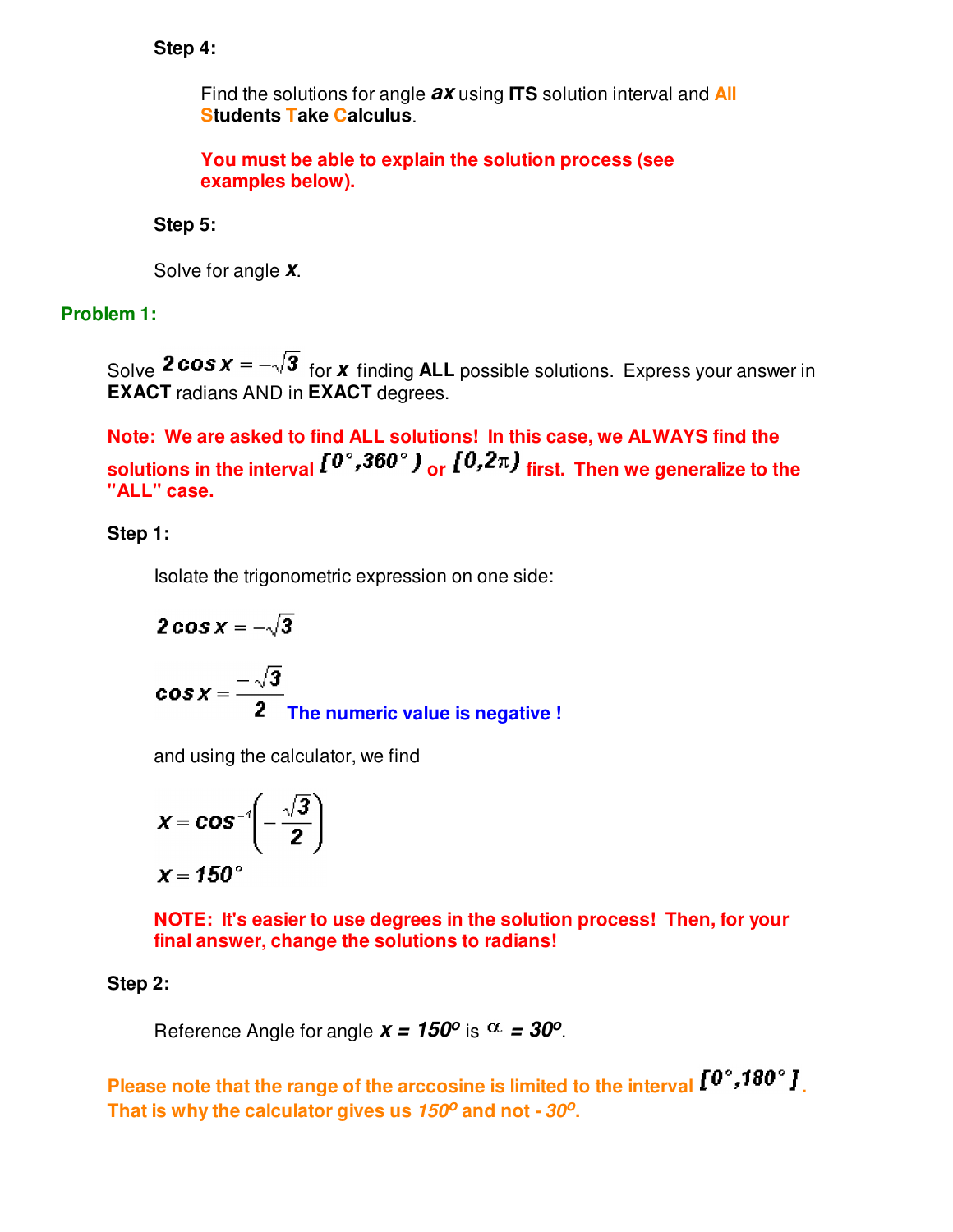Here we are going to use the fact that once the trigonometric expression is isolated on one side, the numeric value is **negative**. See Step 1 above.

**You must explain the solution process. You can either use a sentence ...**

For example:

The numeric value of cosine is **negative** for angles in QII and QIII (see Step 1). Given a reference angle of **30<sup>o</sup>** , the solutions for **x** on the interval  $I^{0^{\circ}, 360^{\circ}}$  are as follows.

**or you can show a picture showing the solution interval and the quadrants in which we have to find the angles ...**



In any case, the solutions are

$$
x_{\rm r} = 150^{\circ} \equiv \frac{5\pi}{6}
$$
  

$$
x_{\rm r} = 180^{\circ} + 30^{\circ} = 210^{\circ} \equiv \frac{7\pi}{6}
$$

To show all solutions, we add  $360^\circ \kappa$  to the degree solutions or  $2\pi k$  to the radian solutions, where  $k$  is defined as any integer.

All solutions in radians:

$$
\frac{5\pi}{6} + 2\pi k, \quad \frac{7\pi}{6} + 2\pi k
$$
, where **k** is any integer

All solutions in degrees:

**150° + 360°k**, 
$$
210° + 360°k
$$
, where **k** is any integer

NOTE: You can think of **k** as the number of round trips from and to the terminal side of the angles found in Step 4. A negative **k** indicates a clockwise movement (negative angles) and a positive **k** indicates a counter-clockwise movement (positive angles).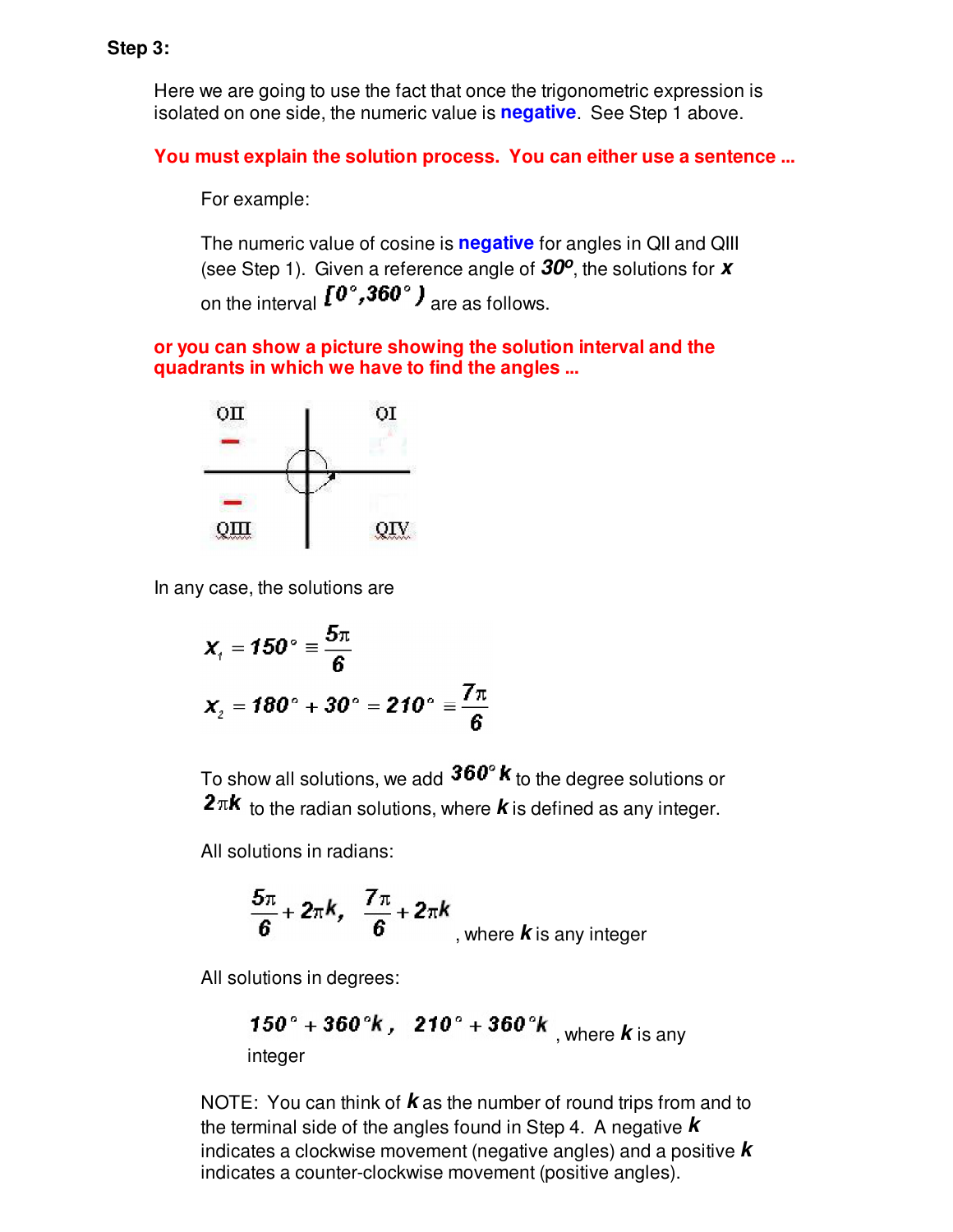For example,

when  $k = -1$  we get the solutions on the interval  $[-2\pi, 0]$ 

when  $k = 0$  we get the solutions on the interval  $[0, 2\pi)$ 

when  $k = 1$  we get the solutions on the interval  $\sqrt{2\pi/4\pi}$ 

etc.

## **Problem 2:**

Solve **tan**  $x = -12.08$  for **x** finding ALL possible solutions. Express your answers in degrees.

**Please note that -12.08 is NOT a numeric value associated with our "special" angles. In this case I CANNOT ask you to find EXACT solutions! Therefore, let's agree to round ALL calculations to 2 decimal places.**

## **Step 1:**

# **tan**  $x = -12.08$  The numeric value is negative !

and using the calculator, we find

$$
x = \tan^{-1}(-12.08)
$$

 $X \approx -85.27^\circ$ 

## **Step 2:**

Reference Angle for angle  $x \approx -85.27^{\circ}$  is  $\alpha \approx 85.27^{\circ}$ .

## **Step 3:**

Here we are going to use the fact that once the trigonometric expression is isolated on one side, the numeric value is **negative**. See Step 1 above.

## **You must explain the solution process. You can either use a sentence ...**

For example:

The numeric value of tangent is **negative** for angles in QII and QIV (see Step 1). Given a reference angle of **85.27<sup>o</sup>** , the solutions for *x* on the interval  $I^{\mathbf{0}^{\circ}}, 360^{\circ}$  **)** are as follows.

**or you can show a picture showing the solution interval and the quadrants in which we have to find the angles ...**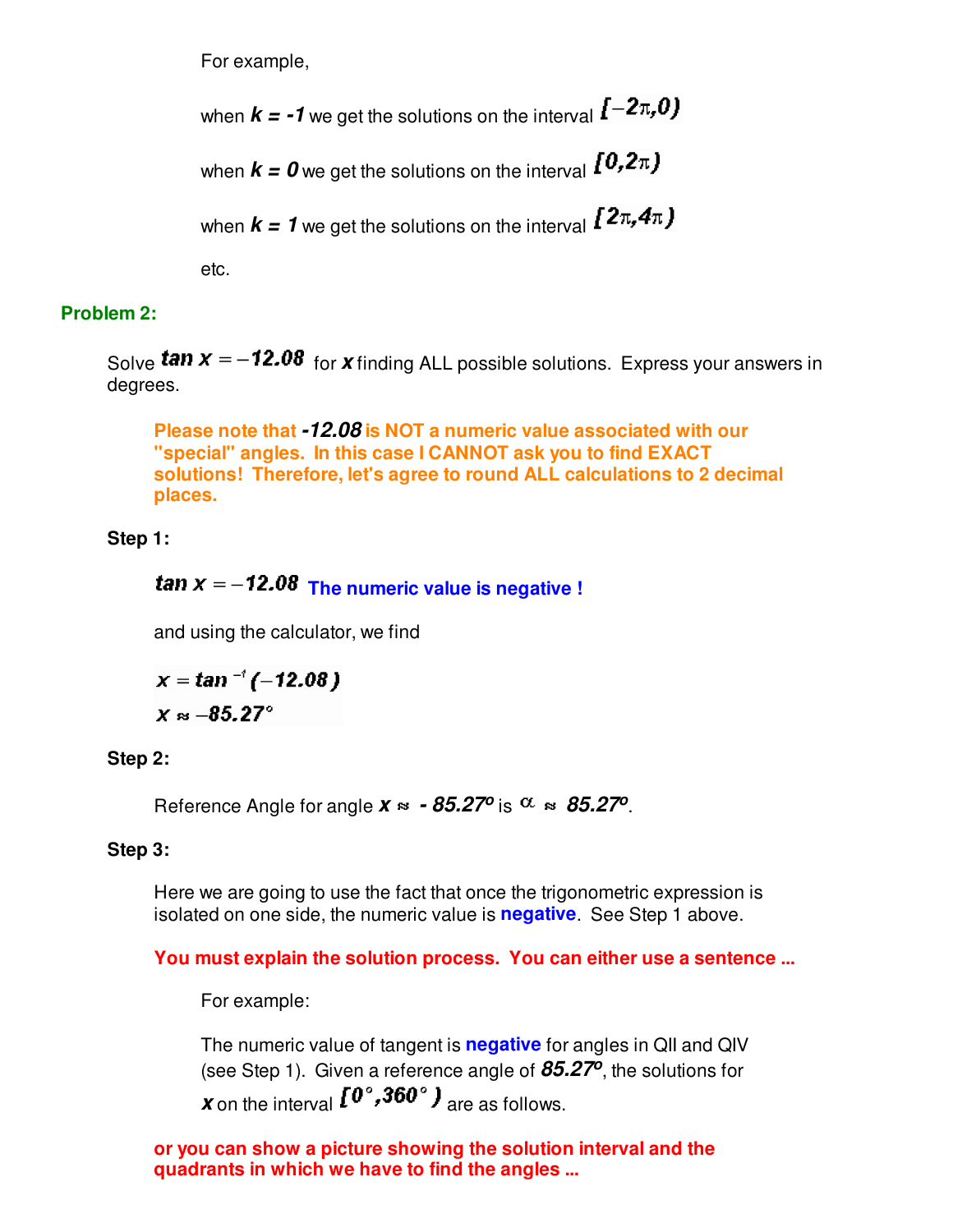

In any case, the solutions are

 $X_1 = 180^{\circ} - 85.27^{\circ} = 94.73^{\circ}$ 

$$
X_2 = 360^{\circ} - 85.27^{\circ} = 274.73^{\circ}
$$

Then all solutions are:

**94.73° + 360° k, 274.73° + 360° k**, where **k** is

any integer

#### **NOTE:**

**Since we are dealing with a tangent, which is the only trigonometric ratio that has positive (negative) numeric values in opposite quadrants, you can also write the solutions as**   $94.73^{\circ} + 180^{\circ}$  k

#### **Problem 3:**

Solve **2 sin<sup>2</sup>**  $x = 3 \sin x - 1$  for **x** on the interval  $\left[0^\circ, 360^\circ\right)$ . Express your answers in degrees.

Notice that we are dealing with an equation that is "like a quadratic." You have dealt with them before in Intermediate Algebra. Remember that quadratic equations are of degree 2.

Quadratic equations can be solved by using either the Zero Product Principle and factoring, the Square Root Method, or the Quadratic Formula.

For the given equation, we will factor and then use the Zero Product Principle. Therefore, we first have to shift all terms to one side as follows.

## $2 \sin^2 x - 3 \sin x + 1 = 0$

**Please note that we have a quadratic equation of the form** 

 $2a^2 - 3a + 1 = 0$ 

**which we can factor as follows**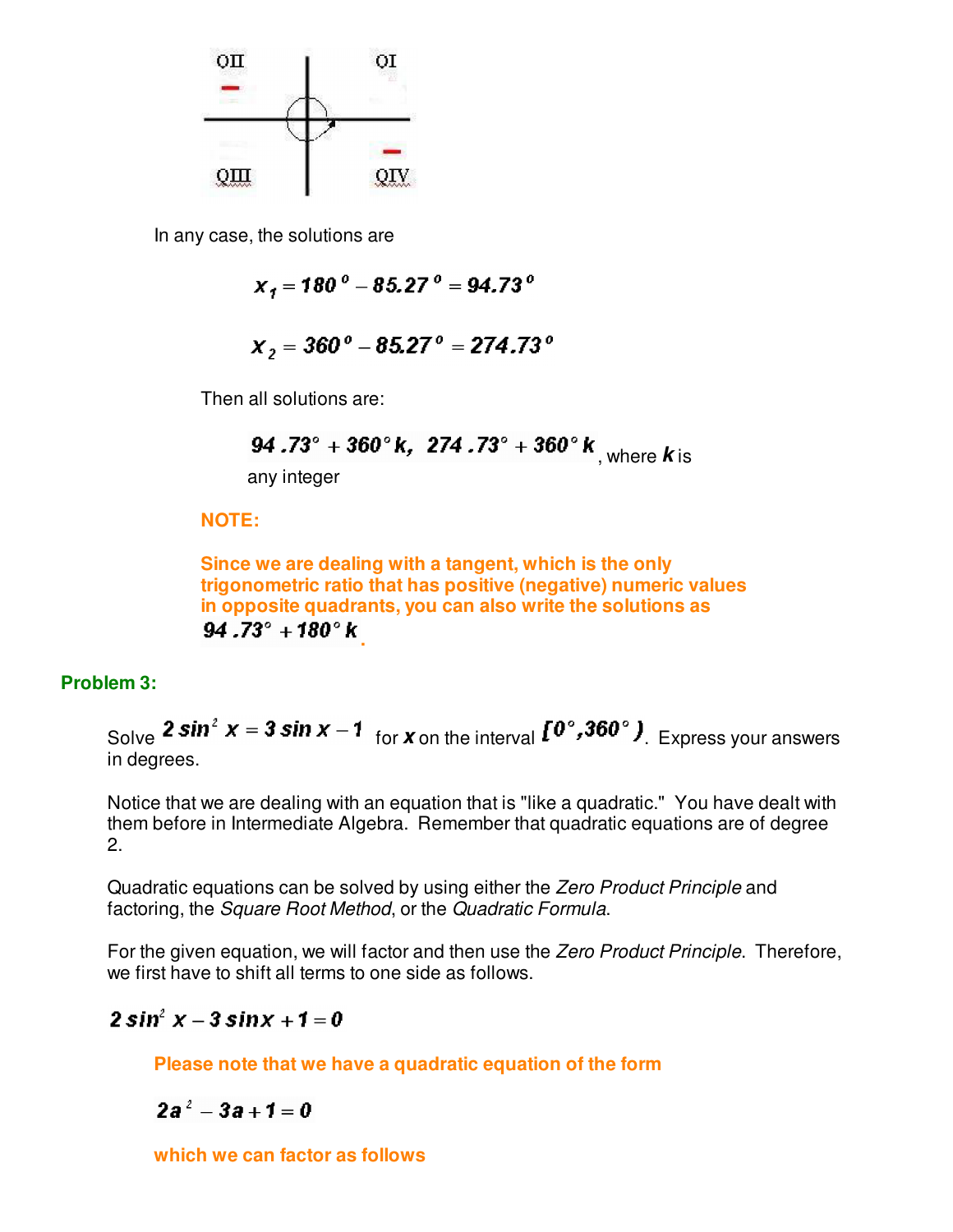$(2a-1)(a-1)=0$ 

We can factor the given trigonometric equation as follows:

## $(2 \sin x - 1)(\sin x - 1) = 0$

which means that  $\sin x - 1 = 0$  and/or 2 sin  $x - 1 = 0$  by the Zero Product Principle.

a. Solve **sin**  $x - 1 = 0$  for **x** on the interval  $\left[0^\circ, 360^\circ\right)$ . Express your answers in degrees.

**Step 1:**

 $sin x = 1$ 

and using the calculator, we find

$$
x = \sin^{-1}(1)
$$

$$
x = 90^{\circ}
$$

**Step 2:**

90° is a Quadrantal Angle, which has no Reference Angle!

## **Step 3:**

Here we are going to use the fact that once the trigonometric expression is isolated on one side, the numeric value is **1**. See Step 1 above.

## **You must explain the solution process. You can either use a sentence ...**

For example:

The numeric value of sine is **1** only for **90°** in the interval . Therefore, the solutions for **x** are as follows.

## **or you can show a picture showing the solution interval and the quadrants in which we have to find the angles ...**

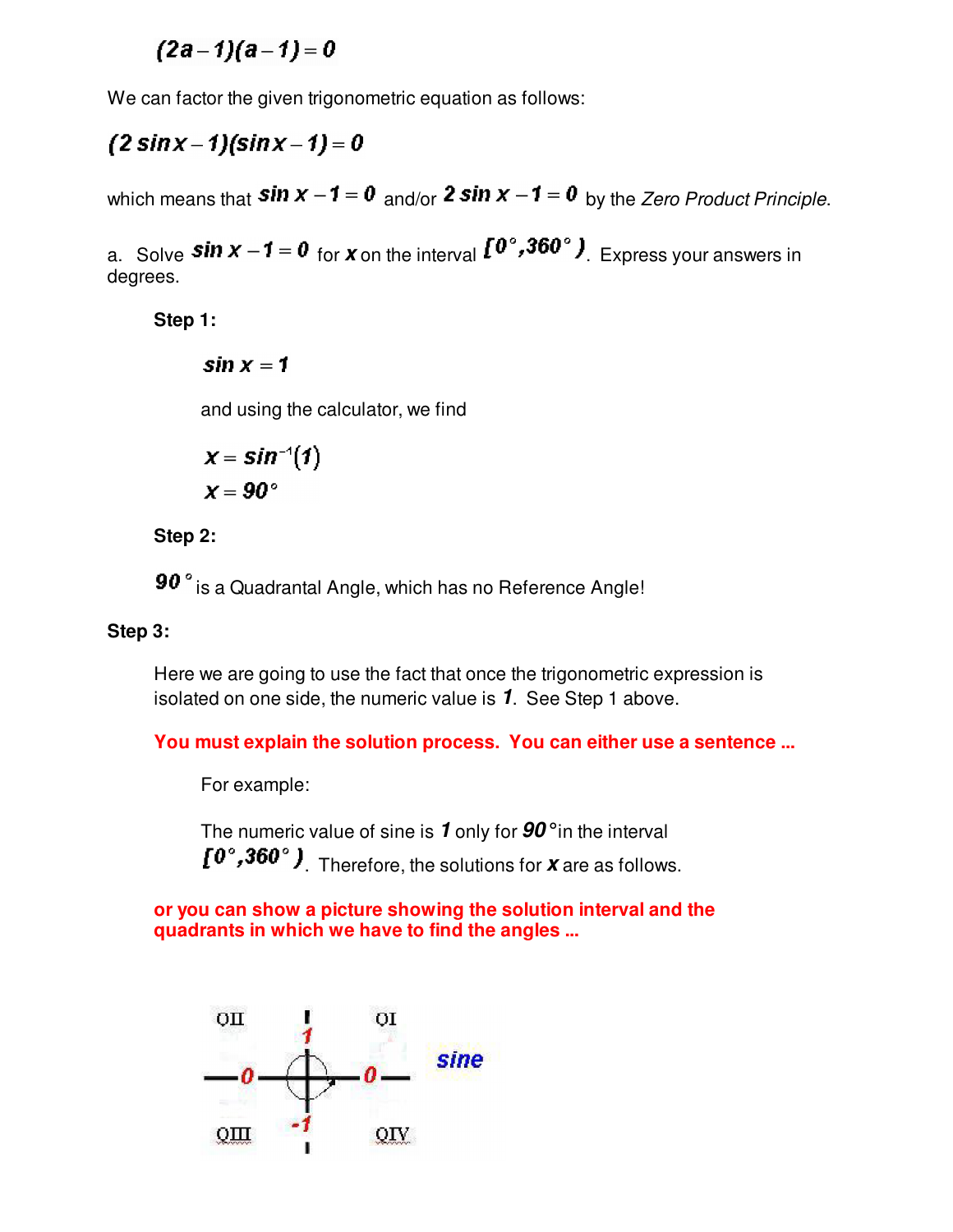In any case, the solution is

**x = 90<sup>o</sup>**

b. Solve **2 sin**  $x - 1 = 0$  for **x** on the interval  $\begin{bmatrix} 0^\circ, 360^\circ \end{bmatrix}$ . Express your answers in degrees.

**Step 1:**

We are going to use the concept of *Inverse* Trigonometric Functions to solve for the angle **x** using the calculator.

 $sin x = \frac{1}{2}$  The numeric value is positive !

 $x = \arcsin \frac{1}{2}$ 

**x = 30<sup>o</sup>**

NOTE: It's easier to use degrees in the solution process! Then, for your final answer, change the solutions to radians!

#### **Step 2:**

Reference Angle for angle  $x = 30^{\circ}$  is  $\alpha = 30^{\circ}$ .

#### **Step 3:**

Here we are going to use the fact that once the trigonometric expression is isolated on one side, the numeric value is **positive**. See Step 1 above.

**You must explain the solution process. You can either use a sentence ...**

For example:

The numeric value of sine is **positive** for angles in QI and QII (see Step 1). Given a reference angle of **30<sup>o</sup>** , the solutions for **x** on the interval  $I^{0^{\circ}, 360^{\circ}}$  are as follows.

**or you can show a picture showing the solution interval and the quadrants in which we have to find the angles ...**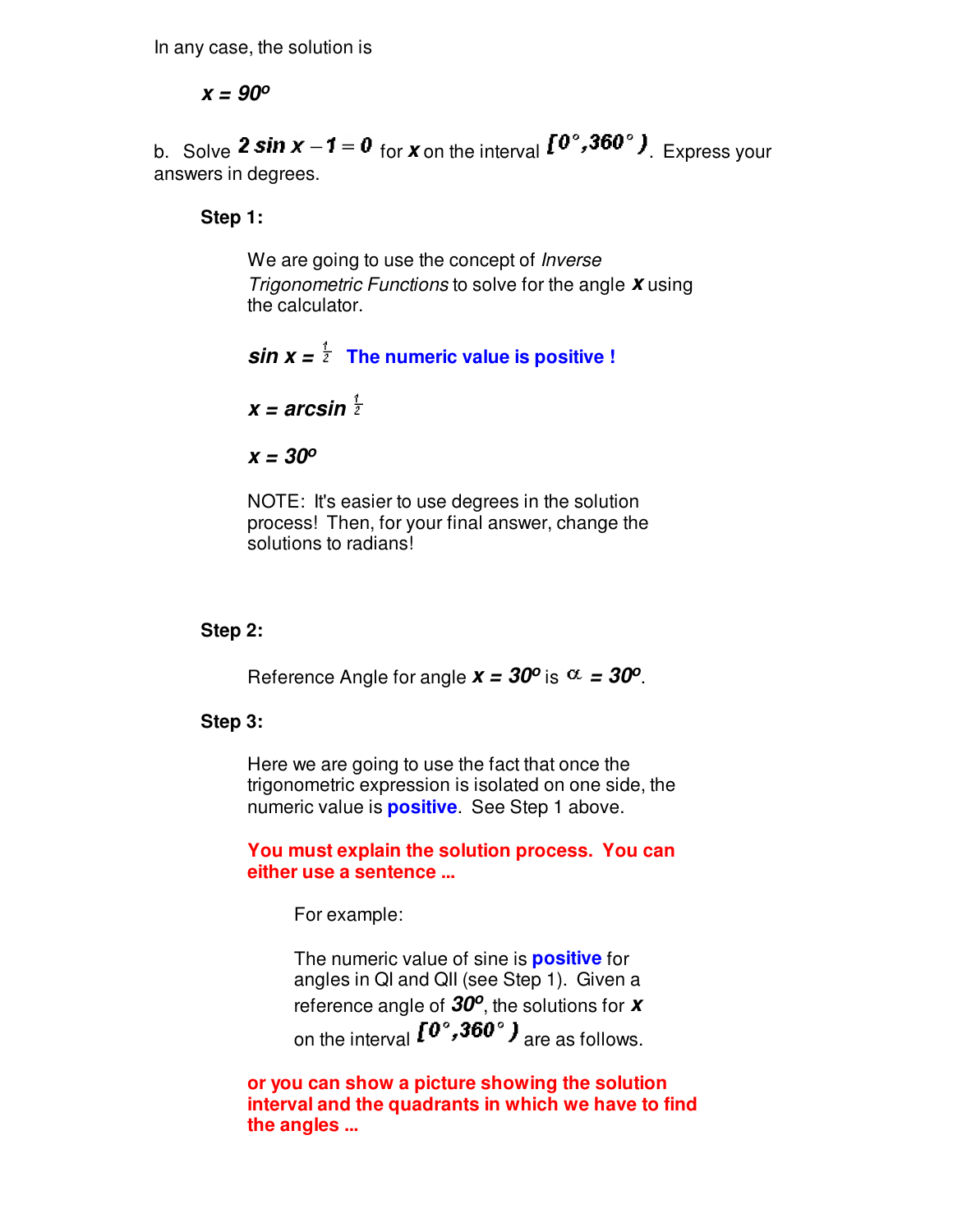

In any case, the solutions are

 $x_1 = 30^{\circ}$ 

$$
x_2 = 180^{\circ} - 30^{\circ} = 150^{\circ}
$$

Then all solutions are **30<sup>o</sup>** , **90<sup>o</sup>** , and **150<sup>o</sup>** .

#### **Problem 4:**

Solve **2 cos<sup>2</sup>**  $x + 3 \sin x = 0$  for **x** on the interval  $\left[0^\circ, 360^\circ\right)$ . Express your answers in degrees.

This equation contains a  $cos<sup>2</sup> x$  and a  $sin x$ . We first must change the equation so that it contains either all cosines or all sines. Remembering your fundamental identities, let's change  $cos^2$   $x_{\text{ to }}$  1 –  $sin^2$  $x_{\text{ in }}$ 

 $2(1 - \sin^2 x) + 3 \sin x = 0$ 

 $2 - 2 \sin^2 x + 3 \sin x = 0$ 

 $2 \sin^2 x - 3 \sin x - 2 = 0$ 

Then we will again factor to get

## $(2 \sin x + 1)(\sin x - 2) = 0$

which means that we have to solve the equations 2 sin  $x + 1 = 0$  and sin  $x - 2 = 0$ when applying the Zero Product Principle.

a. Solve **2 sin**  $x + 1 = 0$  for **x** on the interval  $\left[0^\circ, 360^\circ\right)$ . Express your answers in degrees.

#### **Step 1:**

We are going to use the concept of *Inverse* Trigonometric Functions to solve for the angle **x** using the calculator.

*sin x =* $-\frac{1}{2}$  **The numeric value is negative !**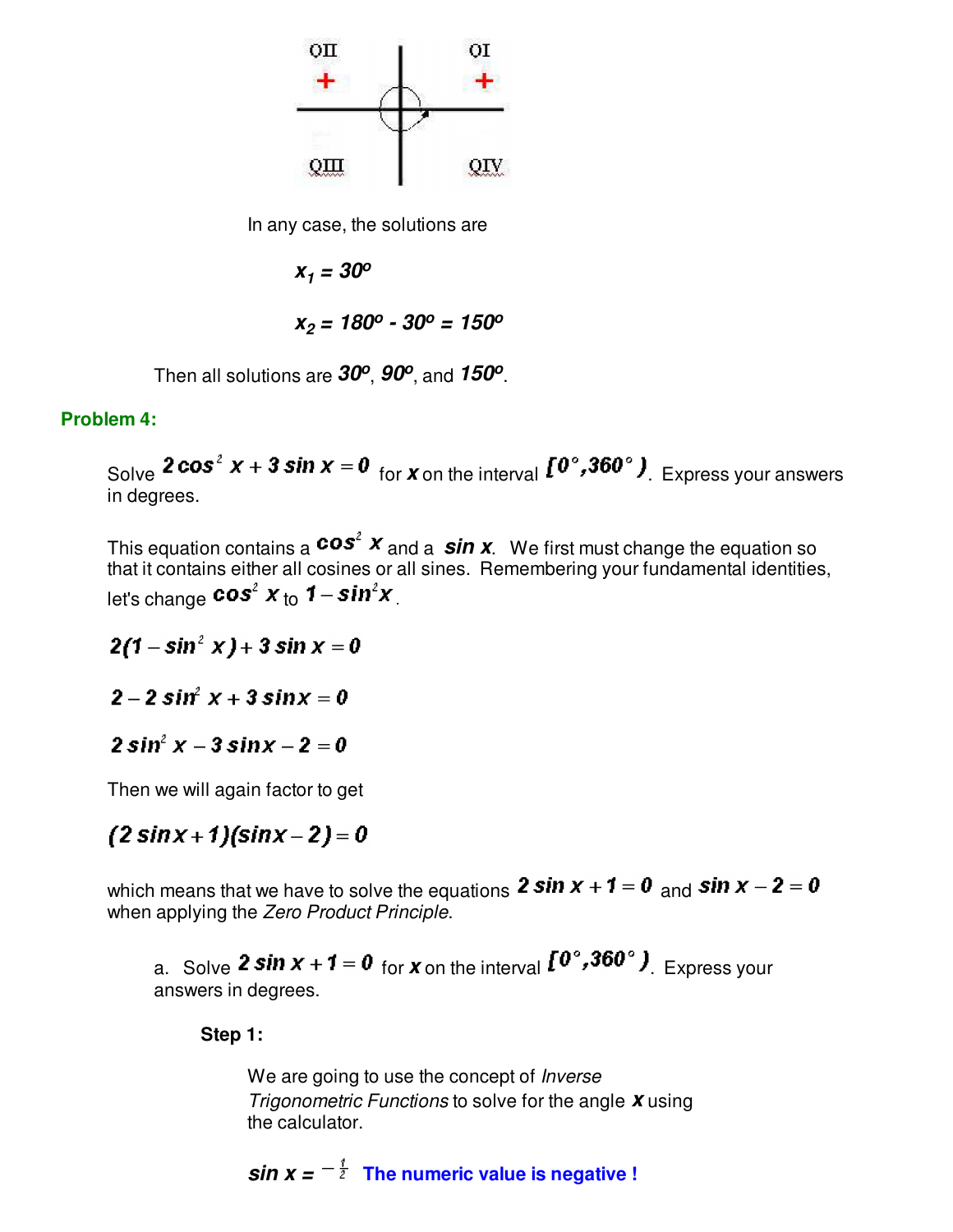$$
x = \arcsin^{-\frac{1}{2}}
$$

#### **x = -30<sup>o</sup>**

NOTE: It's easier to use degrees in the solution process! Then, for your final answer, change the solutions to radians!

#### **Step 2:**

Reference Angle for angle  $x = -30^\circ$  is  $\alpha = 30^\circ$ .

#### **Step 3:**

Here we are going to use the fact that once the trigonometric expression is isolated on one side, the numeric value is **negative**. See Step 1 above.

#### **You must explain the solution process. You can either use a sentence ...**

For example:

The numeric value of sine is **negative** for angles in QIII and QIV (see Step 1). Given a reference angle of **30<sup>o</sup>** , the solutions for **x** on the interval  $I^{0^{\circ}, 360^{\circ}}$  are as follows.

**or you can show a picture showing the solution interval and the quadrants in which we have to find the angles ...**



In any case, the solutions are

$$
x_1 = 180^{\circ} + 30^{\circ} = 210^{\circ}
$$

$$
x_2 = 360^o - 30^o = 330^o
$$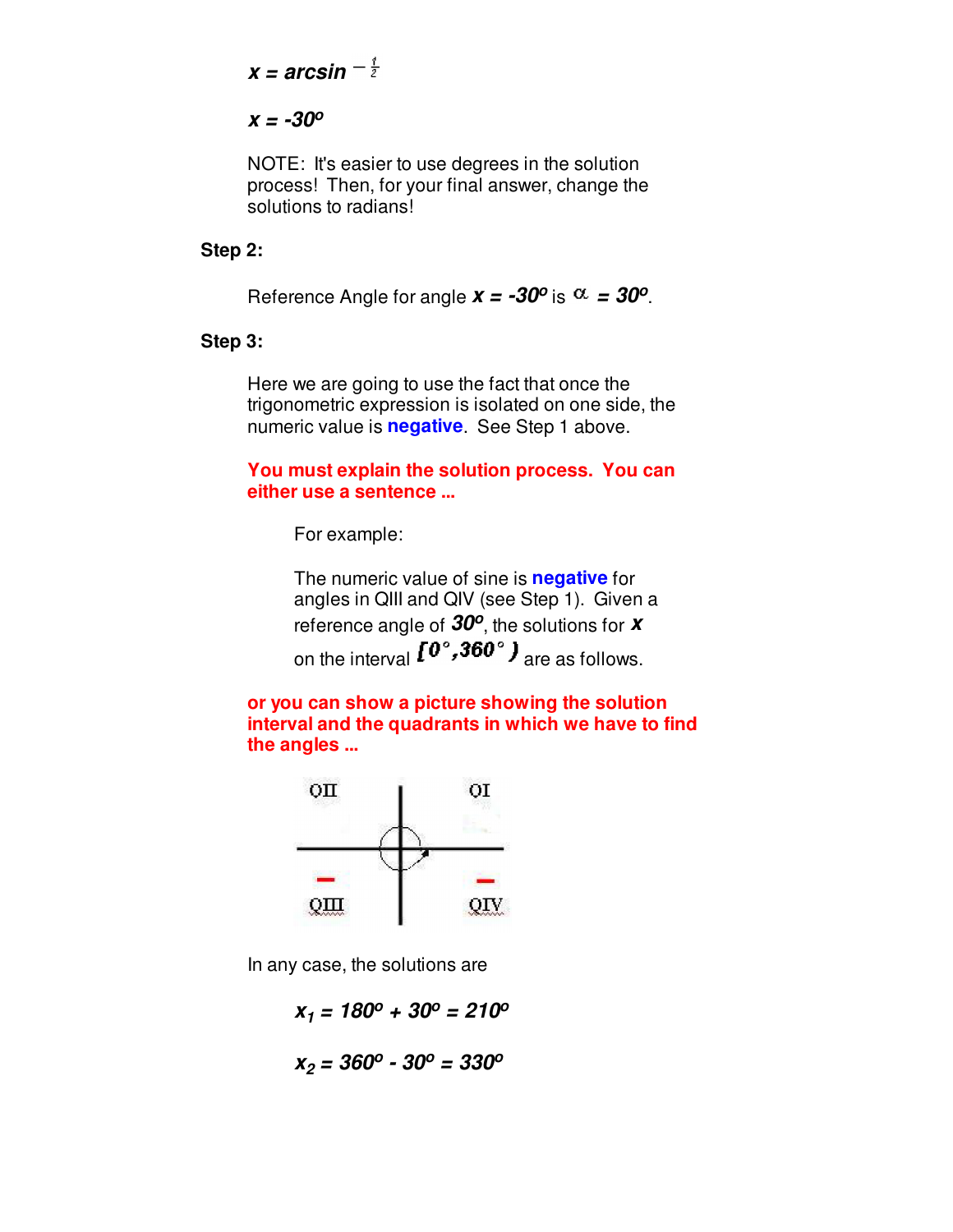b. However, there is no solution for  $sin x - 2 = 0$ , which is sin  $x = 2$ 

Your calculator will indicated "Error." That is, because **sin x** can only take on values that are between and including **-1** and **1**.

Then all solutions are **210<sup>o</sup>** and **330<sup>o</sup>** .

## **Problem 5:**

Solve **2 cos**  $x + 2 \sin x \cos x = 0$  for **x** finding ALL solutions. Express your answers in **EXACT** radians.

This equation contains sines and cosines. However, in this case we can factor as follows

 $2\cos x(1 + \sin x) = 0$ 

which means that we have to solve the equations  $\cos x = 0$  and  $1 + \sin x = 0$  by the Zero Product Principle.

a. Solve **cos**  $x = 0$  for **x** on the interval  $\{0, 2\pi\}$  first. Express your answers in **EXACT** radians.

#### **Step 1:**

 $cos x = 0$ 

and using the calculator, we find

$$
x = \cos^{-1} 0
$$

 $x = 90^{\circ}$ 

**NOTE: It's easier to use degrees in the solution process! Then, for your final answer, change the solutions to radians!**

**Step 2:**

90° is a Quadrantal Angles, which has no Reference Angle!

#### **Step 3:**

Here we are going to use the fact that once the trigonometric expression is isolated on one side, the numeric value is **0**. See Step 1 above.

**You must explain the solution process. You can either use a sentence ...**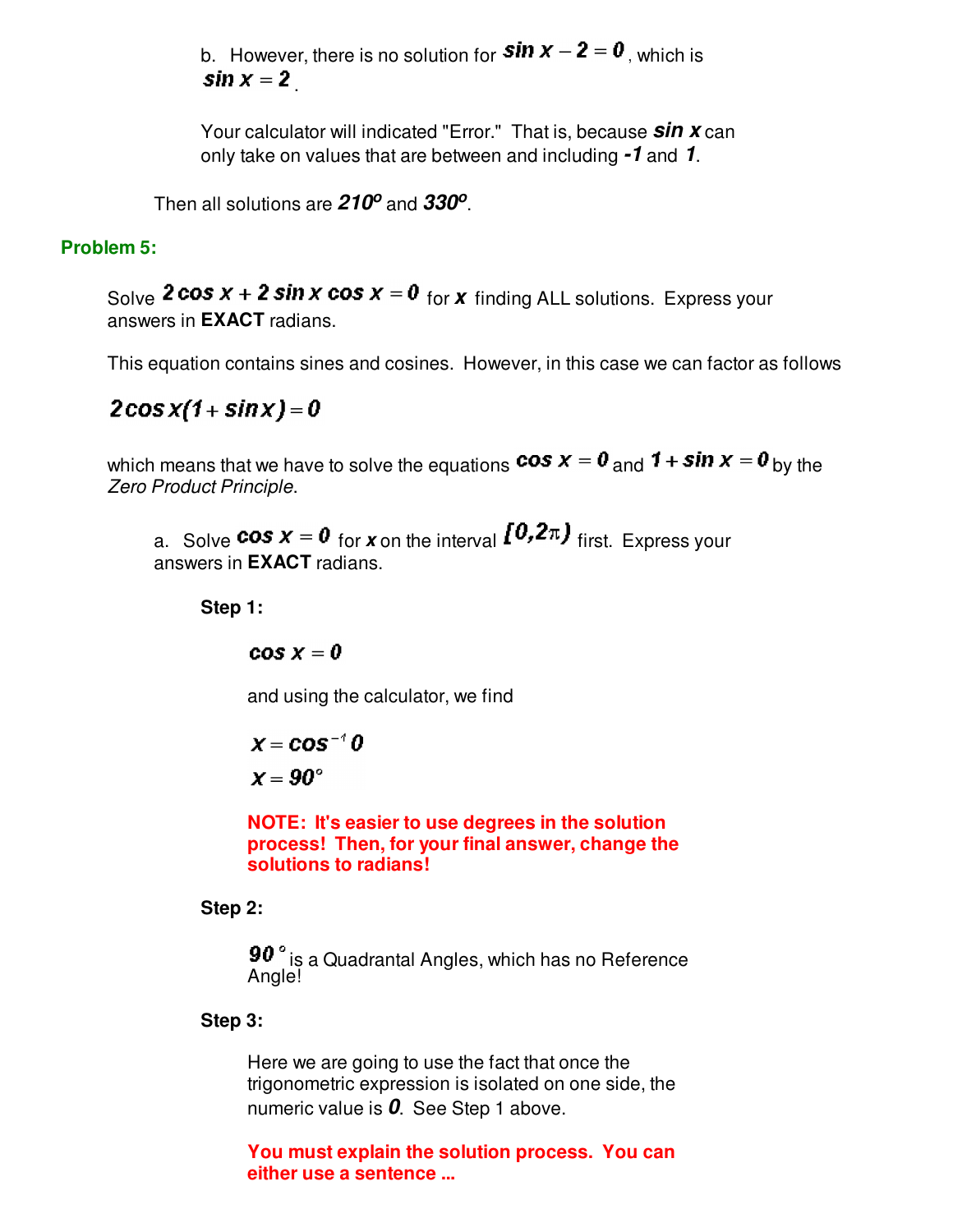For example:

The numeric value of cosine is **0** for 90 $^{\circ}$  and 270 $^{\circ}$  in the interval  $I^{0^{\circ}, 360^{\circ}}$ ). Therefore, the solutions for **x** on the interval  $[0^\circ, 360^\circ)$  are as follows.

**or you can show a picture showing the solution interval and the quadrants in which we have to find the angles ...**



In any case, the solutions are

$$
x_{1} = 90^{\circ} \equiv \frac{\pi}{2}
$$

$$
x_{2} = 270^{\circ} \equiv \frac{3\pi}{2}
$$

b. Solve **1 + sin**  $x = 0$  for **x** on the interval  $\left[0, 2\pi\right)$ . Express your answers in **EXACT** radians.

**Step 1:**

**sin x = -1**

and using the calculator, we find

$$
x = \arcsin(-1)
$$

**x = -90<sup>o</sup>**

**NOTE: It's easier to use degrees in the solution process! Then, for your final answer, change the solutions to radians!**

#### **Step 2:**

**-90<sup>o</sup>** is a Quadrantal Angle, which has no Reference Angle!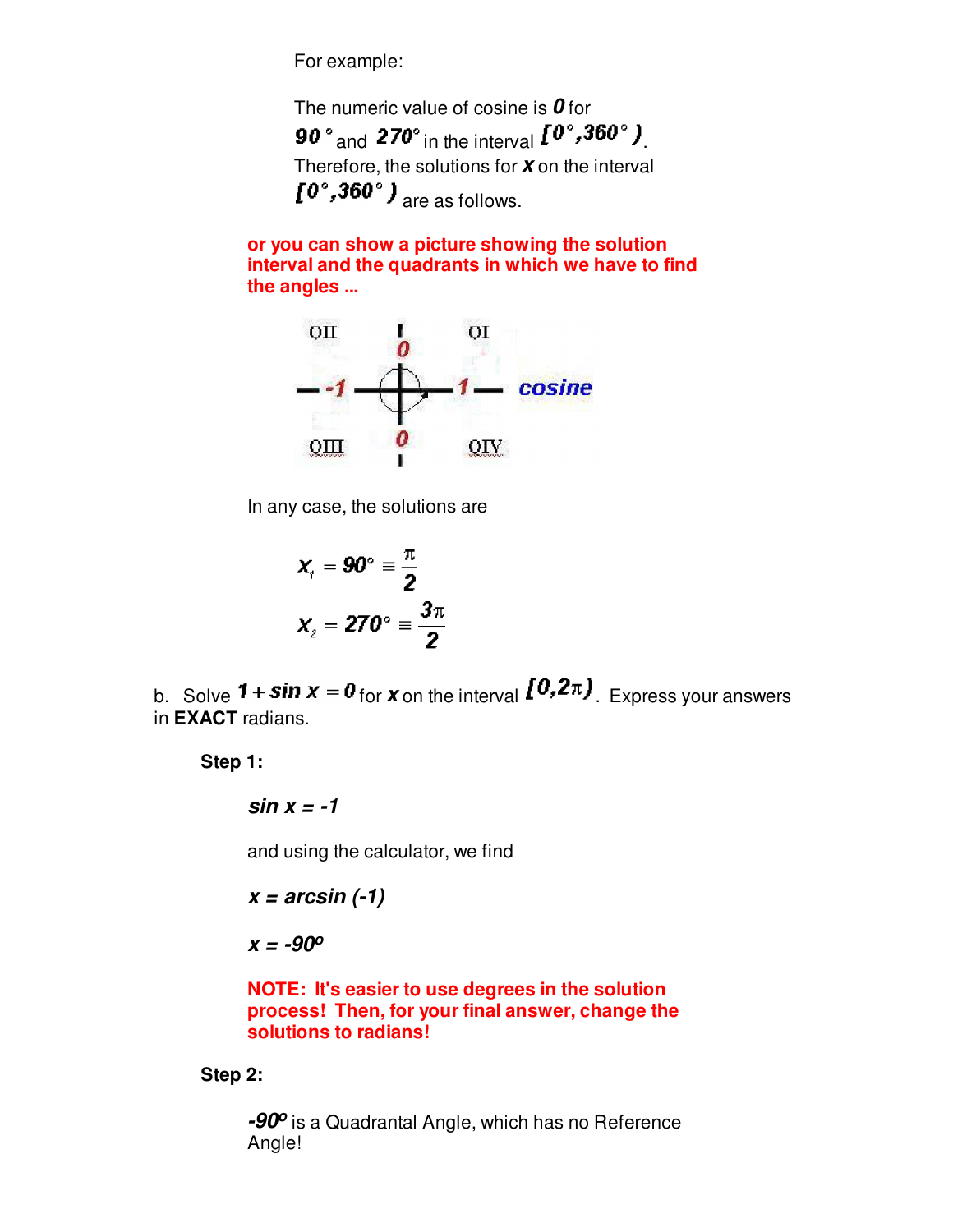#### **Step 3:**

Here we are going to use the fact that once the trigonometric expression is isolated on one side, the numeric value is -**1**. See Step 1 above.

**You must explain the solution process. You can either use a sentence ...**

For example:

The numeric value of sine is **-1** only for

270<sup> $\sigma$ </sup> in the interval  $l^{\sigma}$ , **300**<sup> $\sigma$ </sup>.

Therefore, the solutions for **x** are as follows.

**or you can show a picture showing the solution interval and the quadrants in which we have to find the angles ...**



In any case, the solution is

$$
x=270^{\circ}\equiv\frac{3\pi}{2}
$$

Then all solutions are 
$$
\frac{\pi}{2} + 2\pi k
$$
 and 
$$
\frac{3\pi}{2} + 2\pi k
$$
.

#### **Problem 6:**

Solve **tan**<sup>2</sup>  $x = 3$  for  $x$  on the interval  $\left[0, 2\pi\right)$ . Express your answers in **EXACT** radians.

Since the equation is "like a quadratic equation" of the form  $u^2 = d$ , we will use the Square Root Property to help us solve for **x** .

That is, **tan**  $x = \pm \sqrt{3}$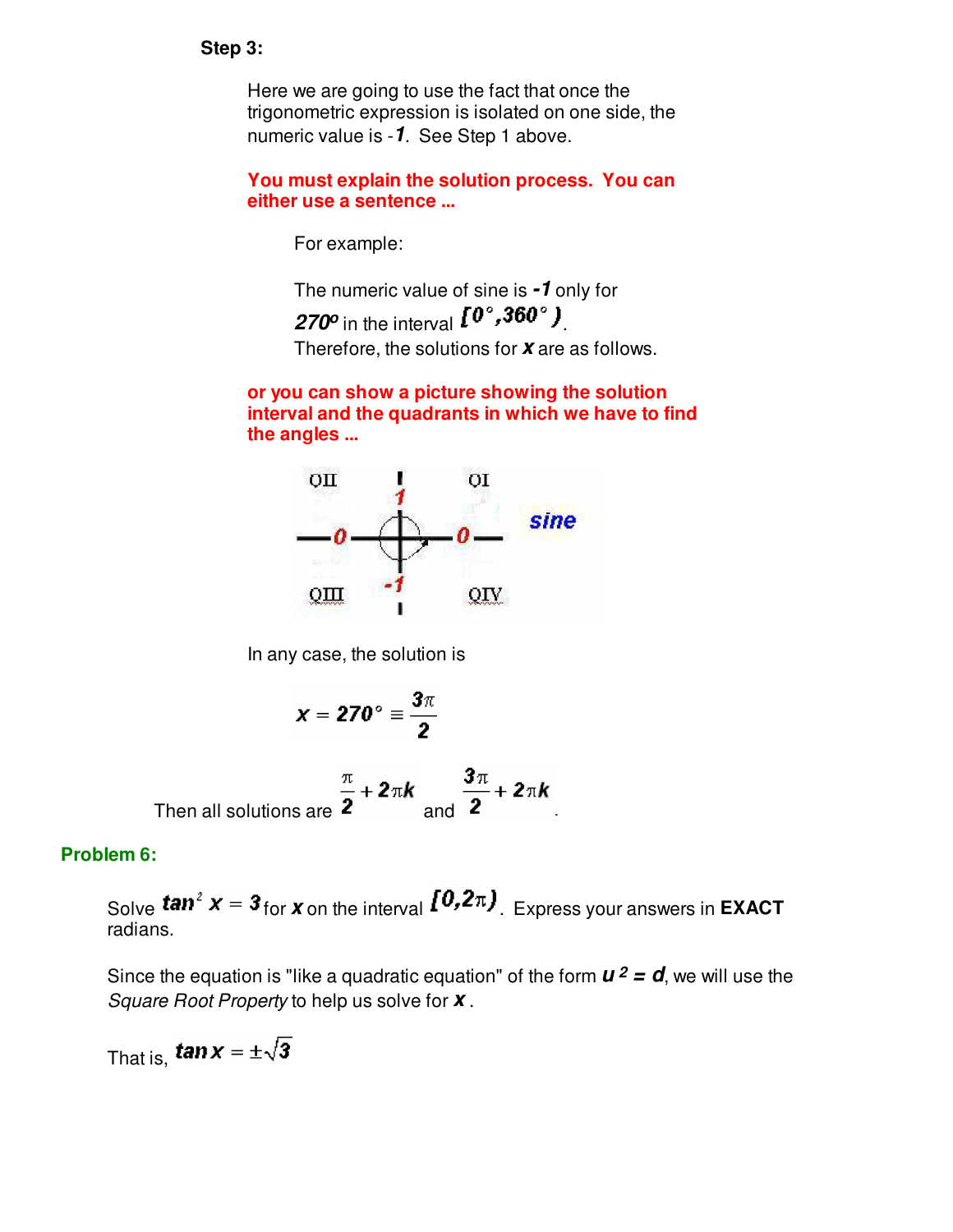This indicates that we must find solutions for  $x$ , given  $\tan x = \sqrt{3}$  and  $\tan x = -\sqrt{3}$ 

Solve **tan**  $x = \sqrt{3}$  for **x** on the interval  $\left[0, 2\pi\right)$ . Express your answers in **EXACT** radians.

**Step 1:**

**tan**  $x = \sqrt{3}$  The numeric value is positive !

and using the calculator, we find

$$
x = \tan^{-1} \left( \sqrt{3} \right)
$$

$$
x = 60^{\circ}
$$

**NOTE: It's easier to use degrees in the solution process! Then, for your final answer, change the solutions to radians!**

#### **Step 2:**

Reference Angle for angle  $x = 60^{\circ}$  is  $\alpha = 60^{\circ}$ .

#### **Step 3:**

Here we are going to use the fact that once the trigonometric expression is isolated on one side, the numeric value is **positive**. See Step 1 above.

#### **You must explain the solution process. You can either use a sentence ...**

For example:

The numeric value of tangent is **positive** for angles in QI and QIII (see Step 1). Given a reference angle of **60<sup>o</sup>** , the solutions for **x** on the interval  $I^{0^{\circ}, 360^{\circ}}$  are as follows.

**or you can show a picture showing the solution interval and the quadrants in which we have to find the angles ...**

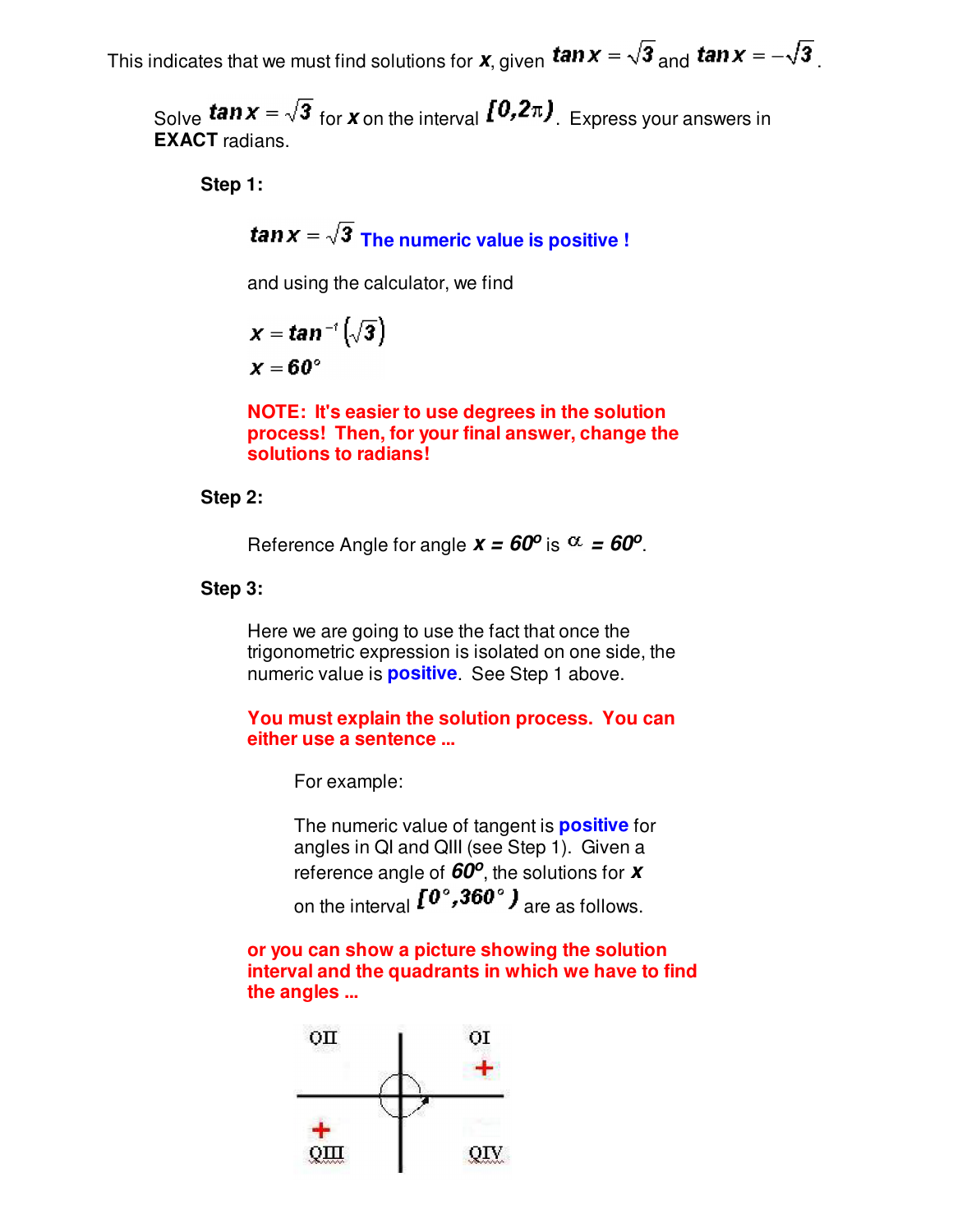In any case, the solutions are

$$
x_{i} = 60^{\circ} \equiv \frac{\pi}{3}
$$

$$
x_{2} = 240^{\circ} \equiv \frac{4\pi}{3}
$$

Solve **tan**  $x = -\sqrt{3}$  for **x** on the interval  $\left[0, 2\pi\right)$ . Express your answers in **EXACT** radians.

**Step 1:**

**tan**  $x = -\sqrt{3}$  The numeric value is negative !

and using the calculator, we find

$$
x = \tan^{-1}\left(-\sqrt{3}\right)
$$

$$
x = -60^{\circ}
$$

**NOTE: It's easier to use degrees in the solution process! Then, for your final answer, change the solutions to radians!**

#### **Step 2:**

Reference Angle for angle  $x = -60^\circ$  is  $\alpha = 60^\circ$ .

**Please note that the range of the arctangent is limited to the**  interval  $(-90^\circ, 90^\circ)$ . That is why the calculator gives us  $-60^\circ$ **and not 60<sup>o</sup> .**

#### **Step 3:**

Here we are going to use the fact that once the trigonometric expression is isolated on one side, the numeric value is **negative**. See Step 1 above.

**You must explain the solution process. You can either use a sentence ...**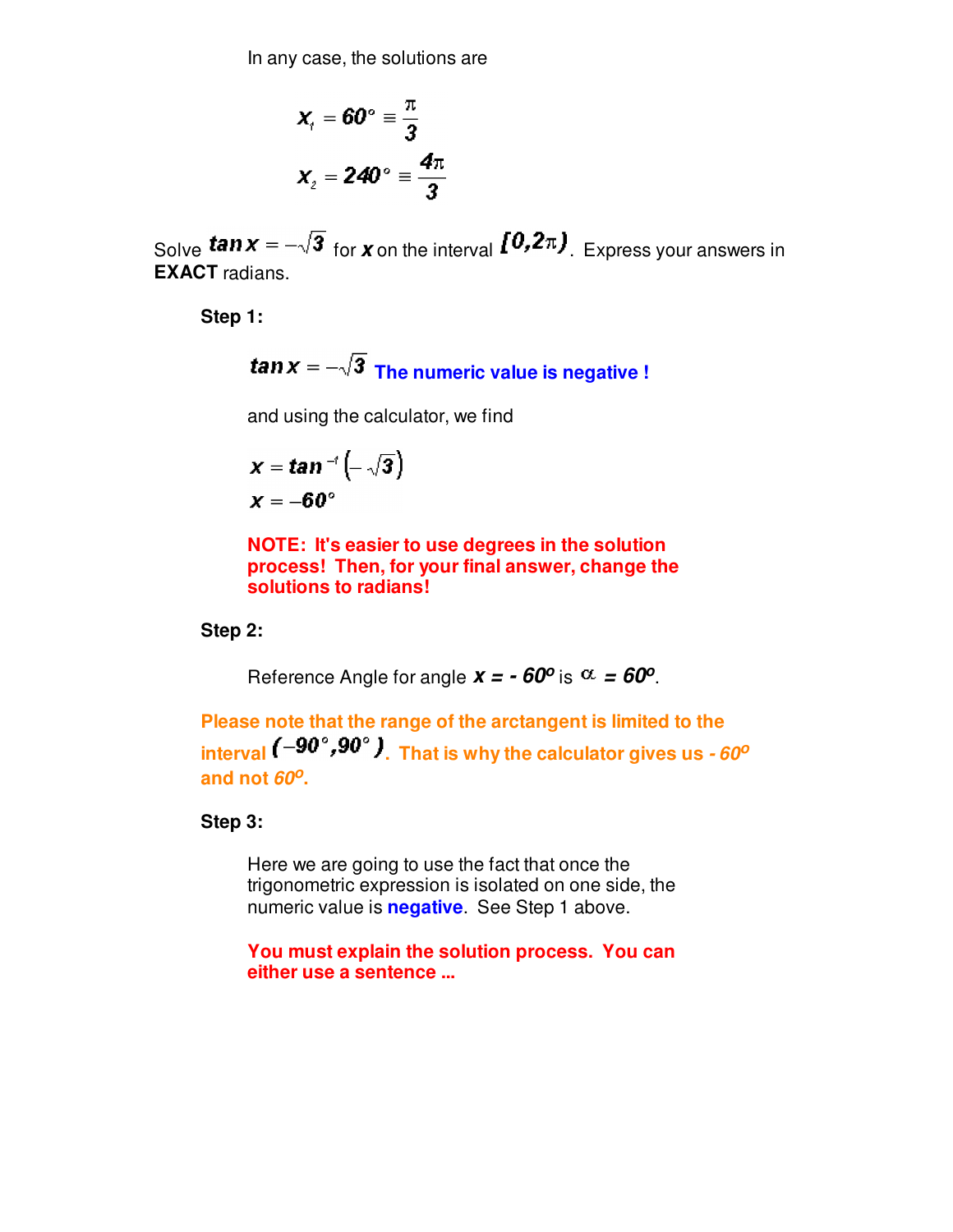For example:

The numeric value of tangent is **negative** for angles in QII and QIV (see Step 1). Given a reference angle of **60<sup>o</sup>** , the solutions for **x** on the interval  $[0,2\pi)$  are as follows.

**or you can show a picture showing the solution interval and the quadrants in which we have to find the angles ...**



In any case, the solutions are

$$
x_{1} = 120^{\circ} \equiv \frac{2\pi}{3}
$$

$$
x_{2} = 300^{\circ} \equiv \frac{5\pi}{3}
$$

In total, there are four solutions which are

$$
x_{1} = 60^{\circ} \equiv \frac{\pi}{3}
$$
\n
$$
x_{2} = 240^{\circ} \equiv \frac{4\pi}{3}
$$
\n
$$
x_{3} = 120^{\circ} \equiv \frac{2\pi}{3}
$$
\n
$$
x_{4} = 300^{\circ} \equiv \frac{5\pi}{3}
$$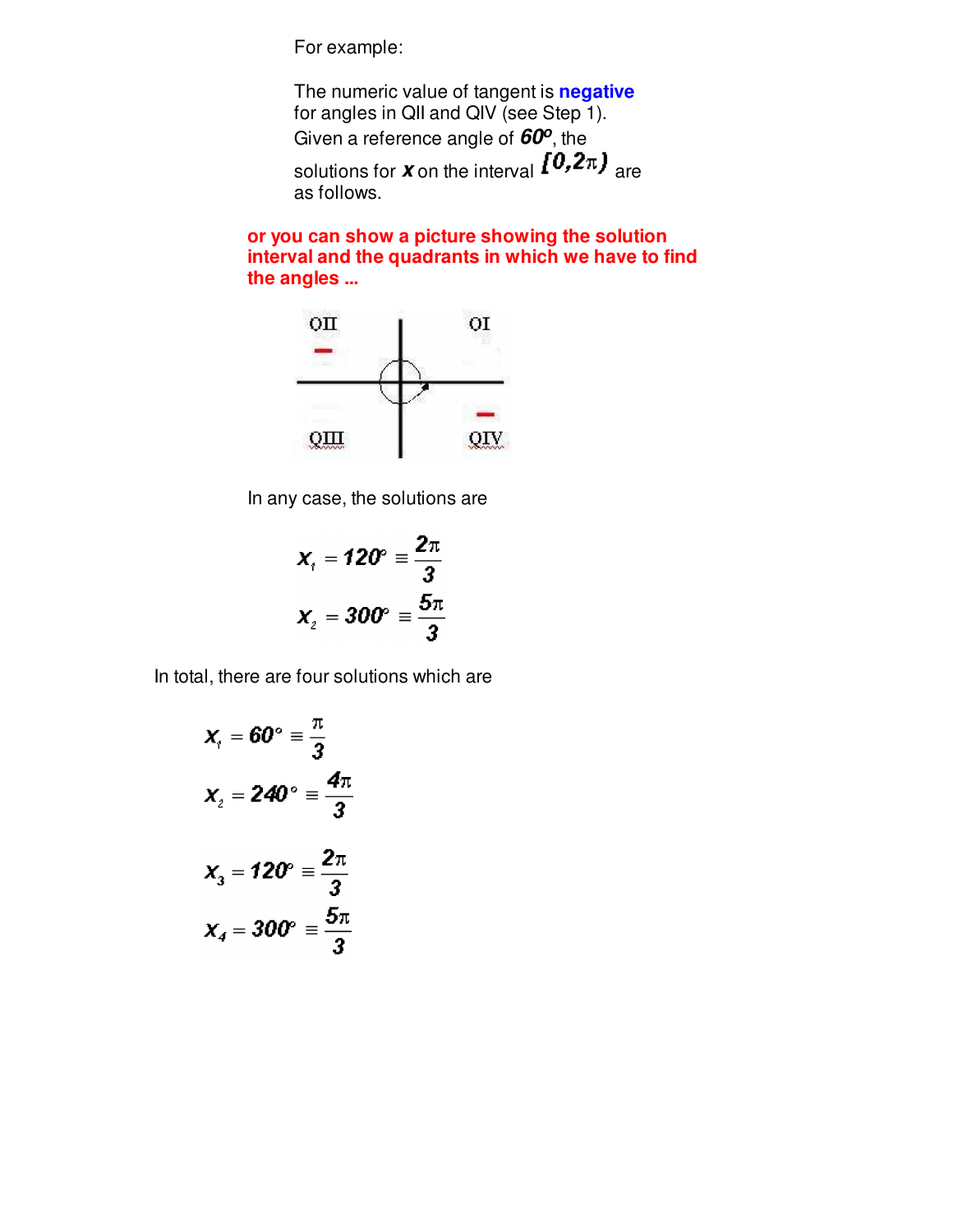### **Problem 7:**

Solve  $1-\sqrt{2}\cos(\frac{x}{2})=0$  for **x** on the interval  $I^{0^\circ},I^{20^\circ}$  ). Express your answers in degrees.

## **Step 1:**

The solution interval for  $\frac{x}{2}$  is  $0^\circ \leq \frac{x}{2} < 360^\circ$ 

Note that the solution interval for angle **x** is  $0^\circ \leq x < 720^\circ$  III

## **Step 2:**

Isolate the trigonometric expression on one side:

$$
1 - \sqrt{2} \cos(\frac{x}{2}) = 0
$$
  

$$
\cos\left(\frac{x}{2}\right) = \frac{1}{\sqrt{2}}
$$
  
The numeric value is positive !

and using the calculator, we find

$$
\frac{x}{2} = \cos^{-t}\left(\frac{1}{\sqrt{2}}\right)
$$

$$
\frac{x}{2} = 45^{\circ}
$$

#### **Step 3:**

Reference Angle for angle  $\frac{x}{2} = 45^{\circ}$  is  $\alpha = 45^{\circ}$ .

#### **Step 4:**

Here we are going to use the fact that once the trigonometric expression is isolated on one side, the numeric value is **positive**. See Step 2 above.

**You must explain the solution process. You can either use a sentence ...**

For example:

The numeric value of cosine is **positive** for angles in QI and QIV (see Step 1). Given a reference angle of

**45<sup>o</sup>**, the solutions for  $\frac{x}{2}$  on the interval  $\mathbf{I}^{\mathbf{0}}$ , **360**<sup>o</sup>  $\mathbf{J}$  are as follows.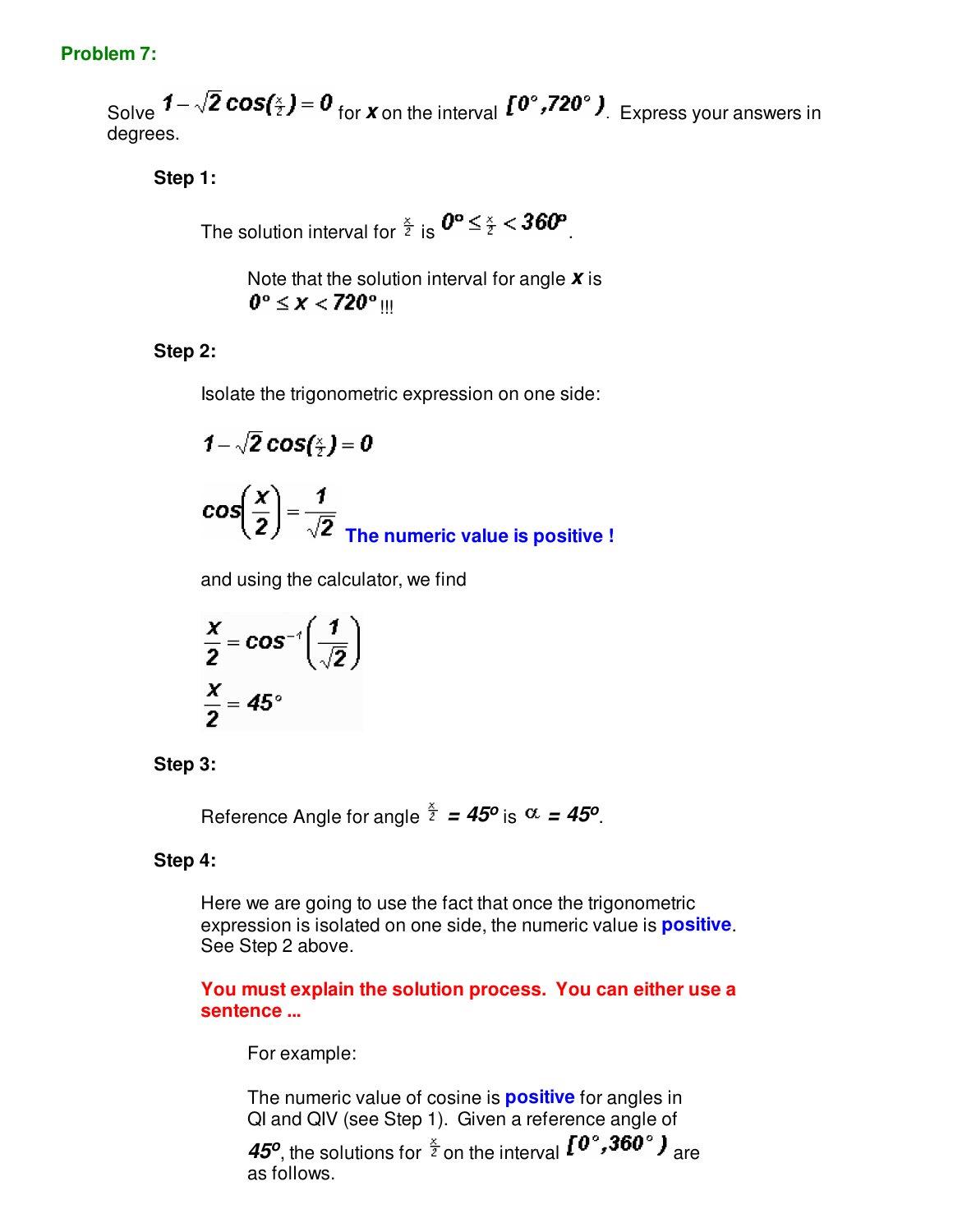#### **or you can show a picture ...**



In any case, the solutions are

$$
\frac{x_4}{2} = 45^\circ
$$

$$
\frac{x_2}{2} = 315^\circ
$$

#### **Step 5:**

Since we want to solve for **x**, we have to multiply both sides of the above equations by **2** to get the final solutions

$$
x_{i} = 90^{\circ}
$$

$$
x_{2} = 630^{\circ}
$$

#### **Problem 8:**

Solve **2 cos 2x** =  $-1$  for **x** on the interval  $\mathbf{I}^{\mathbf{0}^{\circ}}, \mathbf{180}^{\circ}$  ). Express your answers in degrees.

**Step 1:**

The solution interval for the angle  $2x$  is  $0^\circ \leq 2x < 360^\circ$ .

Note that the solution interval for angle **x** is  $0^\circ \leq x < 180^\circ$  !!!

#### **Step 2:**

Isolate the trigonometric expression on one side:

 $2 cos 2x = -1$ 

 $\cos 2x = -\frac{i}{z}$  The numeric value is negative !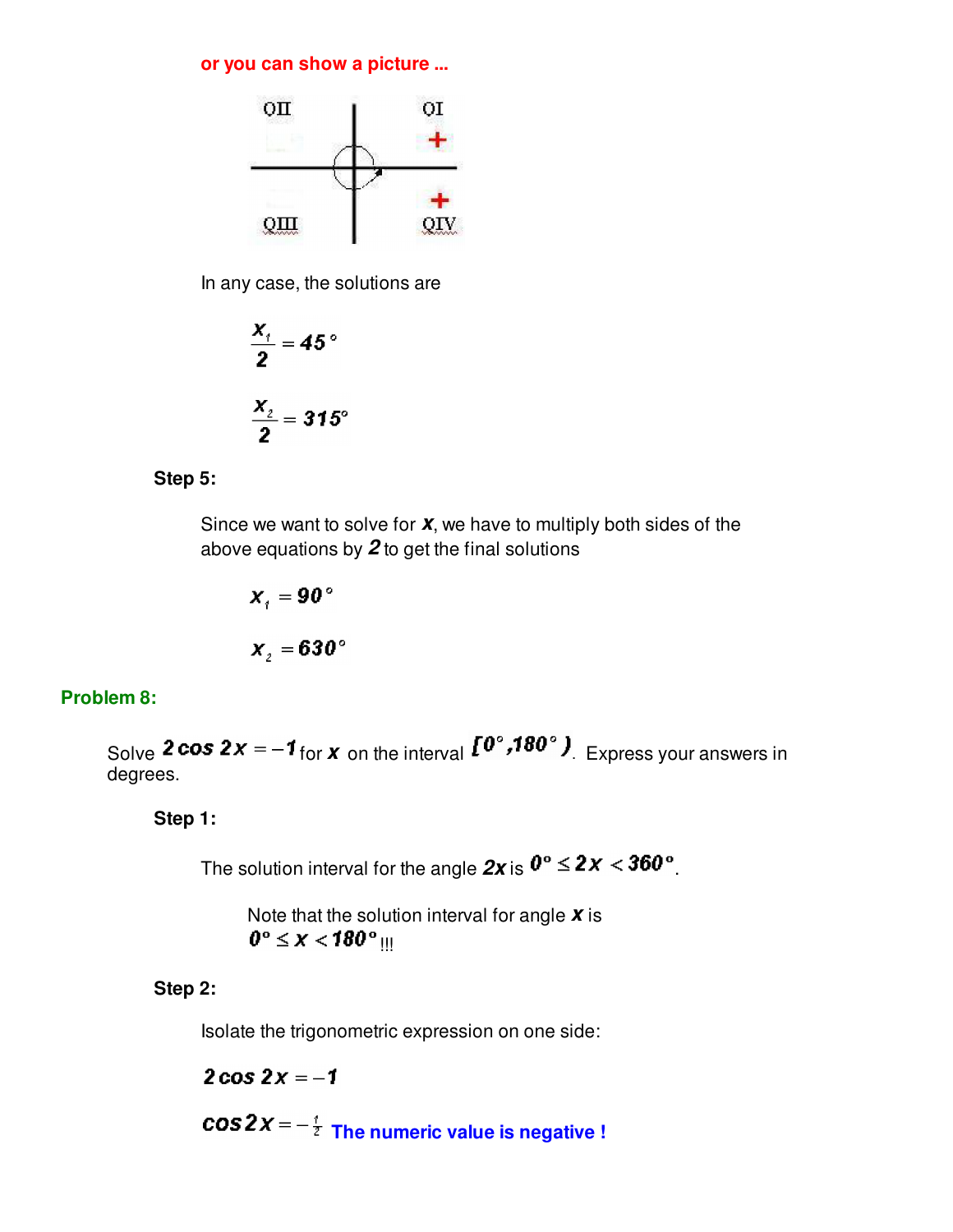Using the calculator, we find

 $2x = \cos^{-1}(-\frac{t}{x})$  $2x = 120^{\circ}$ 

**Step 3:**

Reference Angle of angle  $2x = 120^{\circ}$  is  $\alpha = 60^{\circ}$ .

#### **Step 4:**

Here we are going to use the fact that once the trigonometric expression is isolated on one side, the numeric value is **negative**. See Step 2 above.

**You must explain the solution process. You can either use a sentence ...**

For example:

The numeric value of cosine is **negative** for angles in QII and QIII (see Step 1). Given a reference angle of

**60<sup>o</sup>** , the solutions for **2x** on the interval are as follows.

#### **or you can show a picture ...**



In any case, the solutions are

 $2x_i = 120^\circ$ 

 $2x_{i} = 240^{\circ}$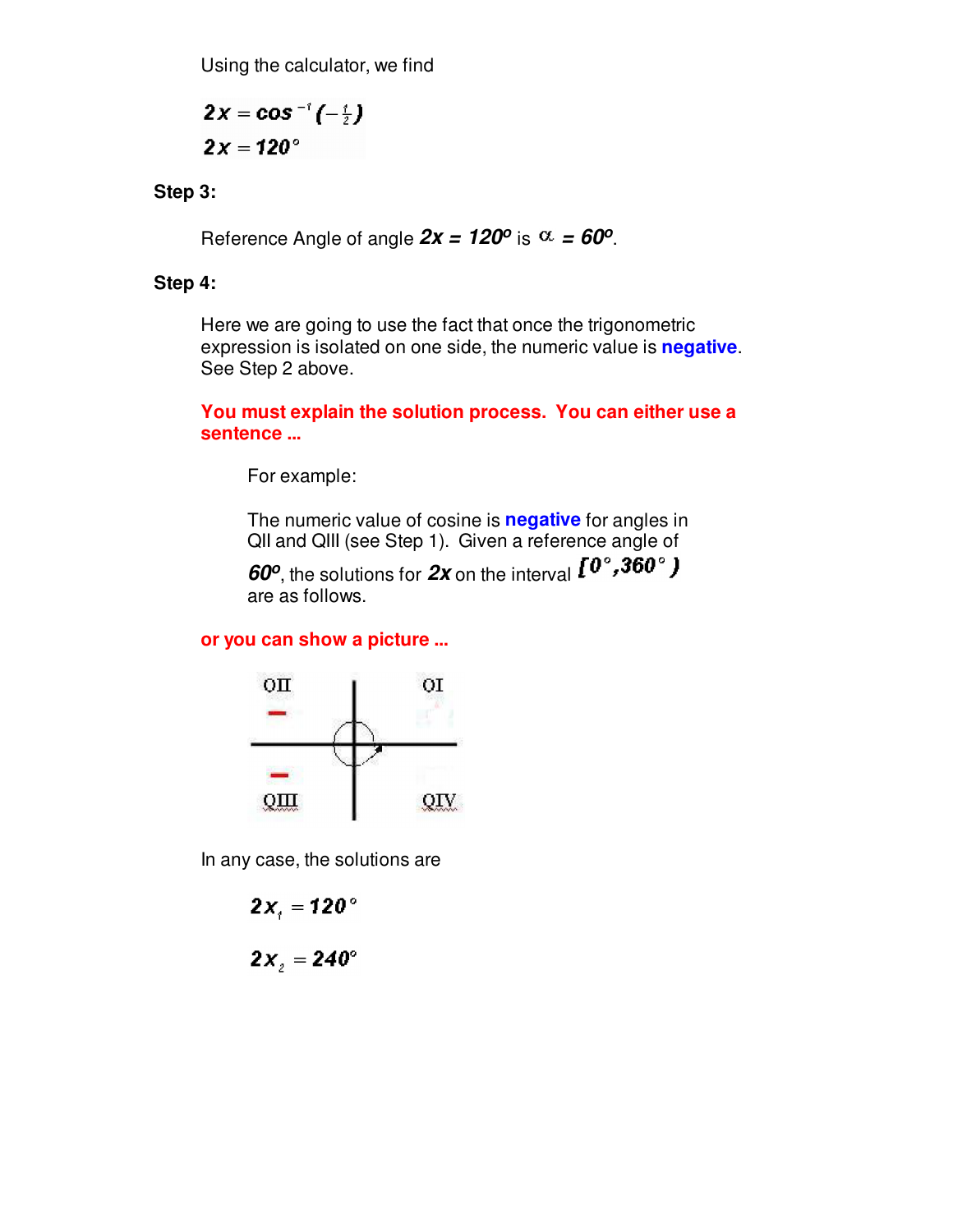## **Step 5:**

Since we want to solve for **x**, we have to divide both sides of the above equations by **2** to get the final solutions

$$
x_{1} = 60^{\circ}
$$

$$
x_{2} = 120^{\circ}
$$

## **Problem 9:**

Solve **2 sin 4x** = **1** for **x** on the interval  $\left[0, \pi\right)$ . Express your answers in radians.

**Step 1:**

The solution interval for angle  $4x$  is  $0 \leq 4x < 4\pi$ .

Note that the solution interval for angle **x** is  $0 \leq x < \pi$ ! !!

## **Step 2:**

Isolate the trigonometric expression on one side:

 $2 \sin 4x = 1$ 

 $\sin 4x = \frac{1}{2}$  The numeric value is positive !

and using the calculator, we find

$$
4x = \sin^{-1}(\frac{t}{2})
$$

$$
4x = 30^{\circ}
$$

NOTE: It's easier to use degrees in the solution process! Then, for your final answer, change the solutions to radians!

#### **Step 3:**

Reference Angle of angle  $4x = 30^{\circ}$  is  $\alpha = 30^{\circ}$ .

#### **Step 4:**

Here we are going to use the fact that once the trigonometric expression is isolated on one side, the numeric value is **positive**. See Step 2 above.

**You must explain the solution process. You can either use a sentence ...**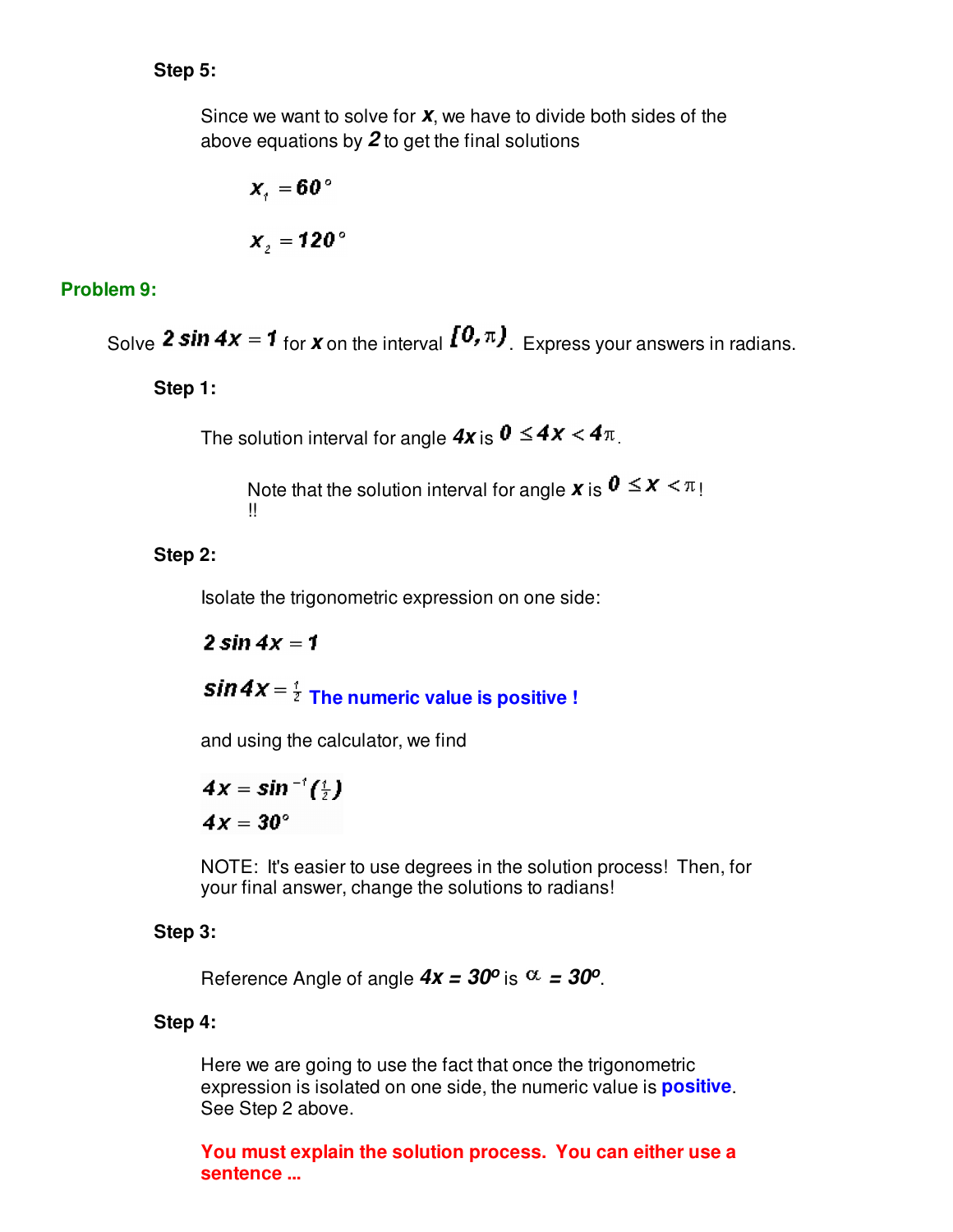For example:

The numeric value of sine is **positive** for angles in QI and QII (see Step 1). Given a reference angle of **30<sup>o</sup>** , the solutions for  $4x$  on the interval  $\left[0,4\pi\right)$  are as follows.

## **or you can show a picture ...**



In any case, the solutions are

$$
4x_1 = 30^\circ \equiv \frac{\pi}{6}
$$
  
\n
$$
4x_2 = 150^\circ \equiv \frac{5\pi}{6}
$$
  
\n
$$
4x_3 = 30^\circ + 360^\circ = 390^\circ \equiv \frac{13\pi}{6}
$$
  
\n
$$
4x_4 = 150^\circ + 360^\circ = 510^\circ \equiv \frac{17\pi}{6}
$$

**Step 5:**

Since we want to solve for **x**, we have to divide both sides of the above equations by **4** to get the final solutions

$$
x_{1} = \frac{\pi}{24} \qquad x_{2} = \frac{5\pi}{24} \qquad x_{3} = \frac{13\pi}{24}
$$

$$
x_{4} = \frac{17\pi}{24}
$$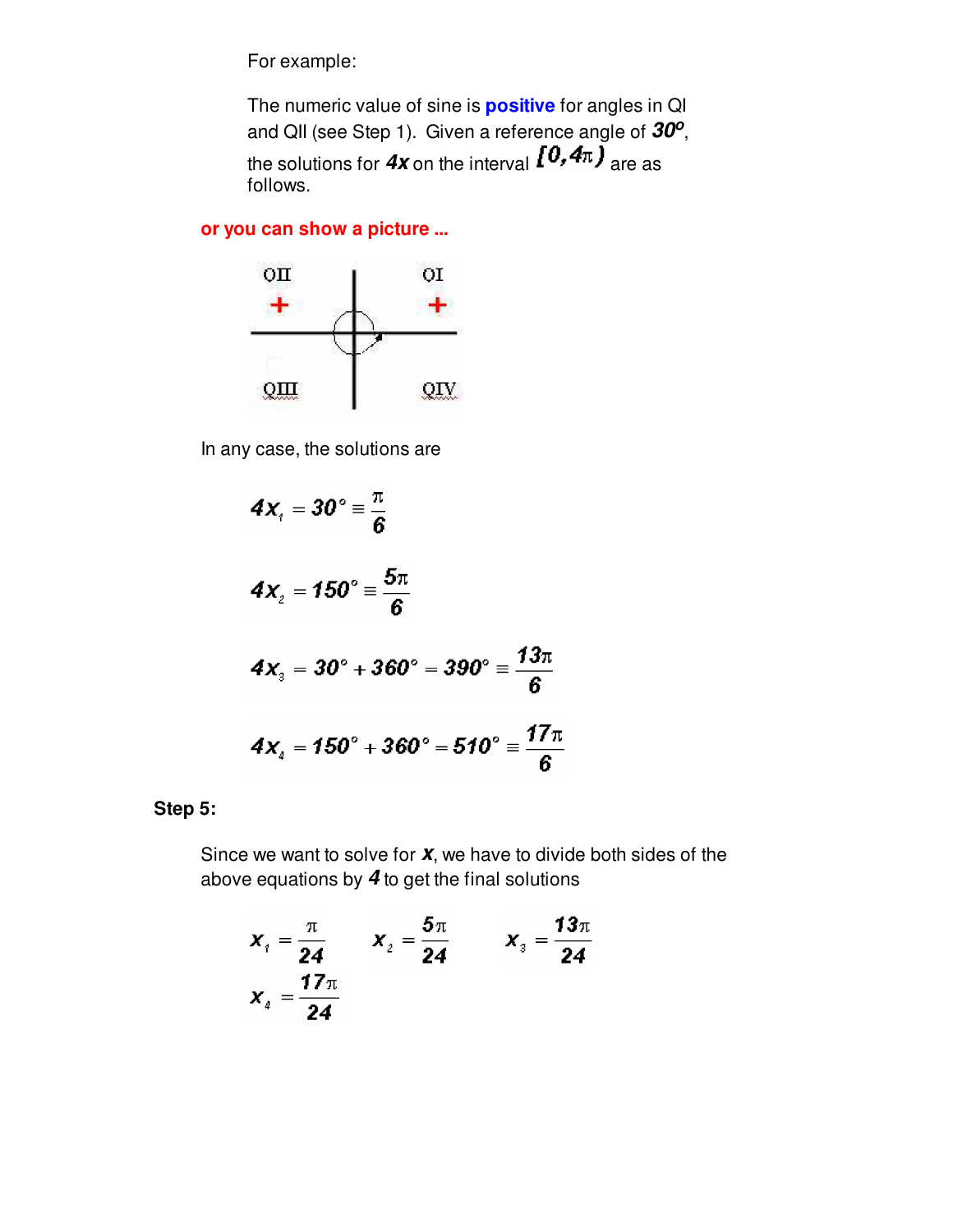#### **Problem 10:**

Solve **2 tan**  $\frac{x}{3} = -2$  for **x** on the interval  $[0, 6\pi]$ . Express your answers in radians.

**Step 1:**

The solution interval for angle  $\frac{x}{3}$  is  $0 \leq \frac{x}{3} < 2\pi$ 

Note that the solution interval for angle **x** is  $0 \leq x < 6\pi$  !!!

### **Step 2:**

Isolate the trigonometric expression on one side:

**2 tan**  $\frac{x}{2} = -2$ 

*Tan* $\frac{x}{3} = -1$  The numeric value is negative !

and using the calculator, we find

$$
\frac{x}{3} = \tan^{-1}(-1)
$$
  

$$
\frac{x}{3} = -45^{\circ}
$$

NOTE: It's easier to use degrees in the solution process! Then, for your final answer, change the solutions to radians!

#### **Step 3:**

Reference Angle of angle  $\frac{\partial}{\partial t}$  =  $\cdot$  45<sup>o</sup> is  $\alpha$  = 45<sup>o</sup>.

#### **Step 4:**

Here we are going to use the fact that once the trigonometric expression is isolated on one side, the numeric value is **negative**. See Step 2 above.

**You must explain the solution process. You can either use a sentence ...**

For example:

The numeric value of tangent is **negative** for angles in QII and QIV (see Step 1). Given a reference angle of **45<sup>o</sup>**, the solutions for  $\frac{2}{3}$  on the interval  $I^{U,Z\pi}$  are as follows.

#### **or you can show a picture ...**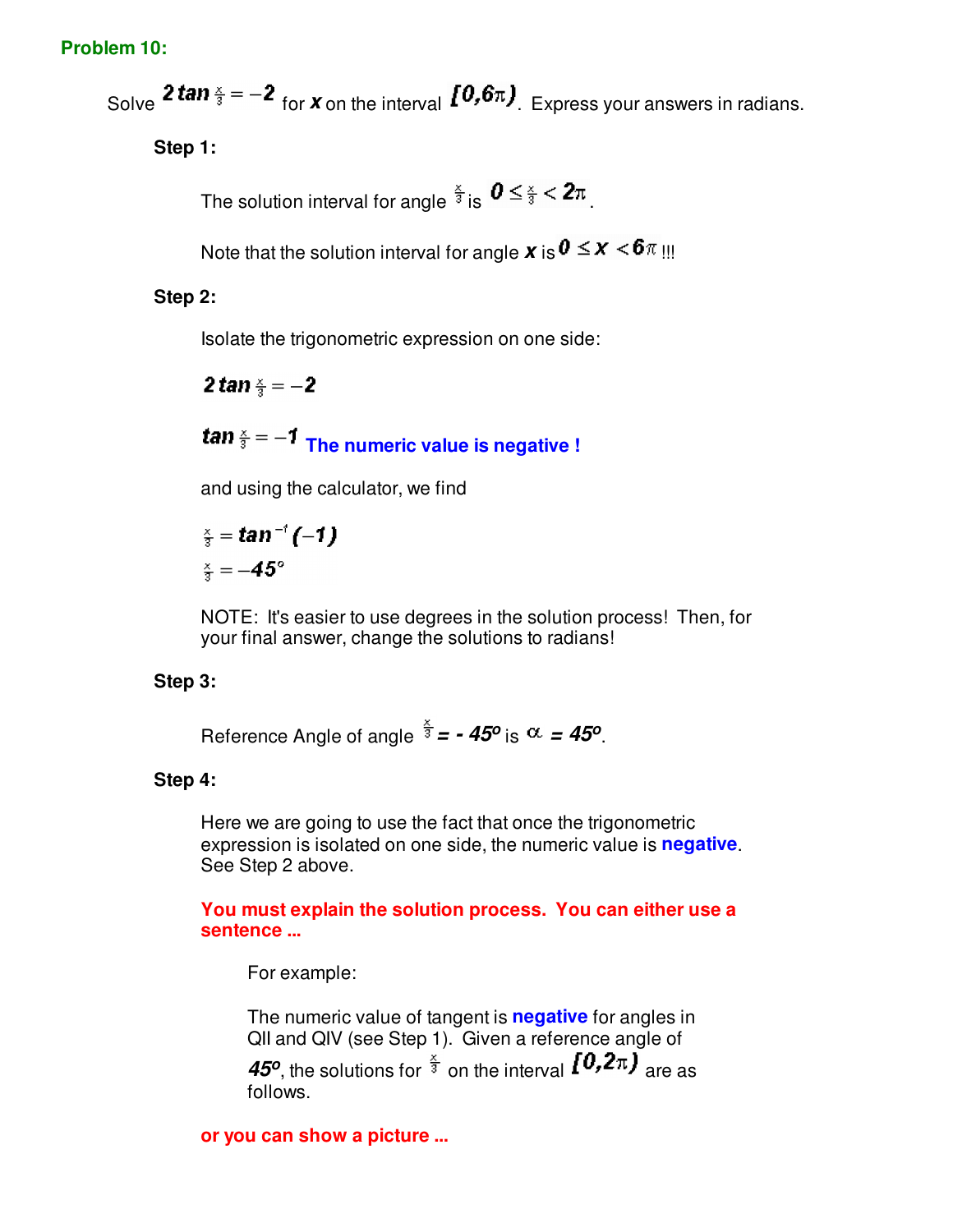

In any case, the solutions are

$$
\frac{x_1}{3} = 135^\circ \equiv \frac{3\pi}{4}
$$

$$
\frac{x_2}{3} = 315^\circ \equiv \frac{7\pi}{4}
$$

#### **Step 5:**

Since we want to solve for **x**, we have to multiply both sides of the above equations by **3** to get the final solutions

$$
x_i = \frac{9\pi}{4}
$$

$$
x_i = \frac{21\pi}{4}
$$

**Problem 11:**

Solve **Sin 3x** = -1 for **x** on the interval  $\left[0, \frac{2\pi}{3}\right)$ . Express your answers in radians.

**Step 1:**

The solution interval for angle  $3x$  is  $0 \leq 3x < 2\pi$ .

Note that the solution interval for angle **x** is

$$
0\leq x<\frac{2\pi}{3}
$$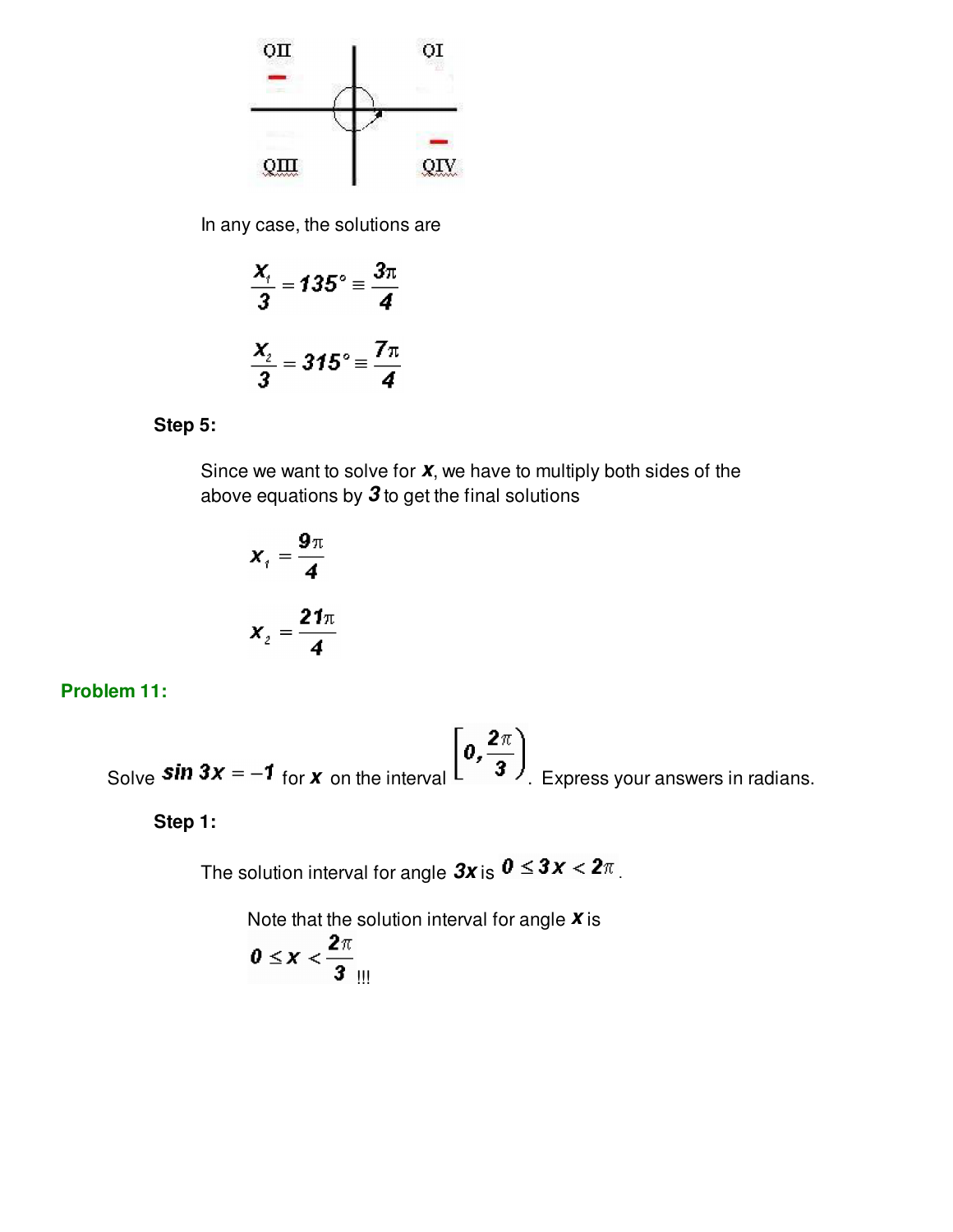**Step 2:**

 $sin 3x = -1$ 

and using the calculator, we find

$$
3x = \sin^{-t}(-1)
$$

$$
3x = -90^{\circ}
$$

NOTE: It's easier to use degrees in the solution process! Then, for your final answer, change the solutions to radians!

## **Step 3:**

**-90<sup>o</sup>** is a Quadrantal Angle, which has no Reference Angle!

## **Step 4:**

Here we are going to use the fact that once the trigonometric expression is isolated on one side, the numeric value is **negative**. See Step 2 above.

**You must explain the solution process. You can either use a sentence ...**

For example:

The numeric value of sine is **-1** only for **270°** in the interval  $[0^\circ, 360^\circ]$ <sub>. Therefore, the solutions for</sub> 3x on the interval  $I^{0^{\circ}, 360^{\circ}}$  are as follows.

## **or you can show a picture ...**



In any case, there is only one solution which is

$$
3x = 270^{\circ} \equiv \frac{3\pi}{2}
$$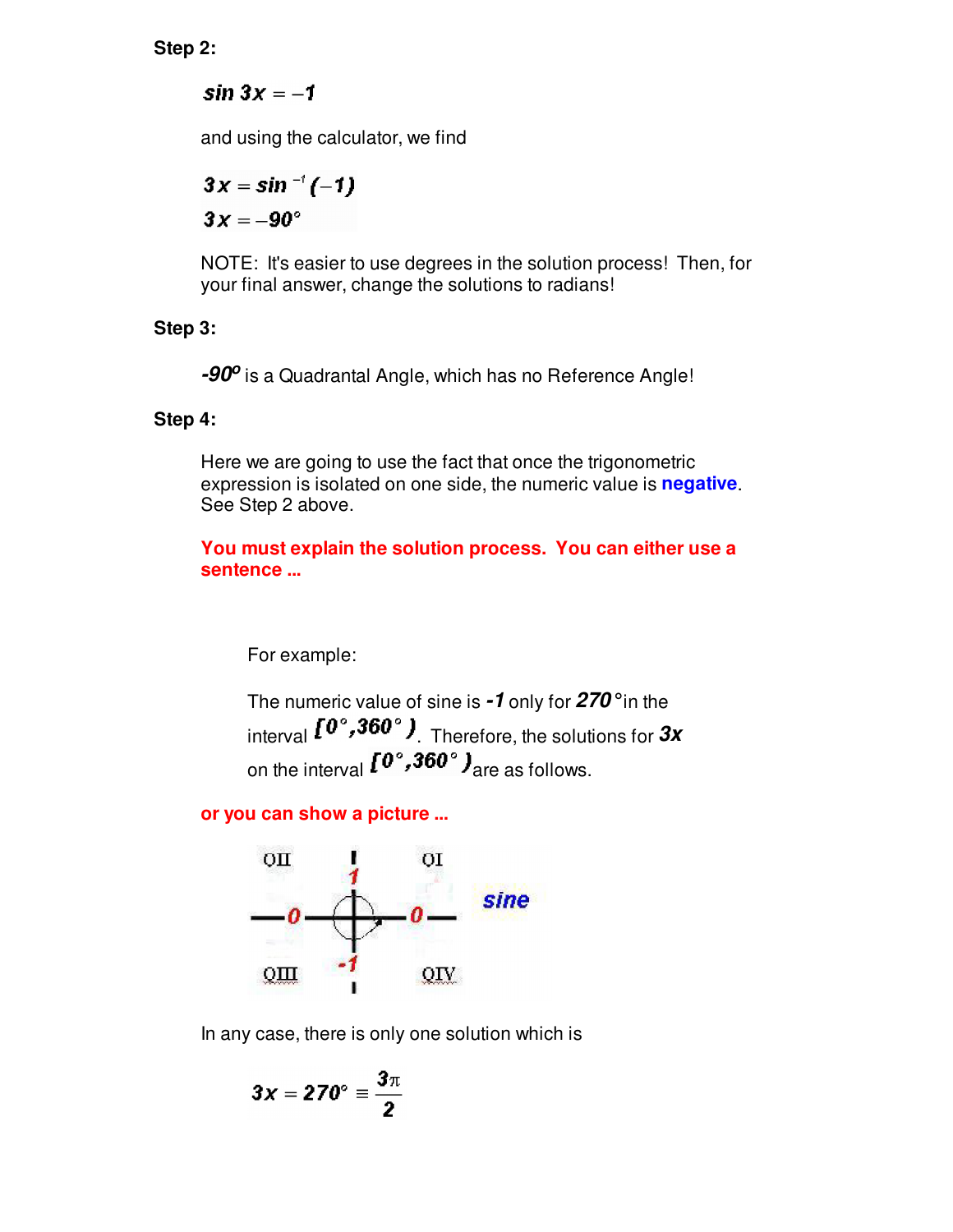#### **Step 5:**

Since we want to solve for **x**, we have to divide both sides of the above equation by **3** to get the final solution

$$
\pmb{\chi}=\frac{\pi}{2}
$$

#### **Problem 12:**

Solve **cos 4x** = 0 for **x** on the interval  $\left[0, \frac{\pi}{2}\right)$ . Express your answers in radians.

**Step 1:**

The solution interval for angle  $4x$  is  $0 \leq 4x < 2\pi$ .

Note that the solution interval for angle **x** is

$$
0\leq x<\frac{\pi}{2}
$$

**Step 2:**

$$
4x = \cos^{-1}(0)
$$
  

$$
4x = 90^{\circ}
$$

NOTE: It's easier to use degrees in the solution process! Then, for your final answer, change the solutions to radians!

#### **Step 3:**

**90<sup>o</sup>** is a Quadrantal Angle, which has no Reference Angle!

#### **Step 4:**

Here we are going to use the fact that once the trigonometric expression is isolated on one side, the numeric value is **zero**.

**You must explain the solution process. You can either use a sentence ...**

For example:

The numeric value of cosine is **0** only for **90°** and **270°** in the interval  $I^{0^{\circ}, 360^{\circ}}$ ). Therefore, the solutions for **4x** on the interval  $I^{\mathbf{0}^\circ}$ , **360**°  $J_{\text{are}}$  as follows.